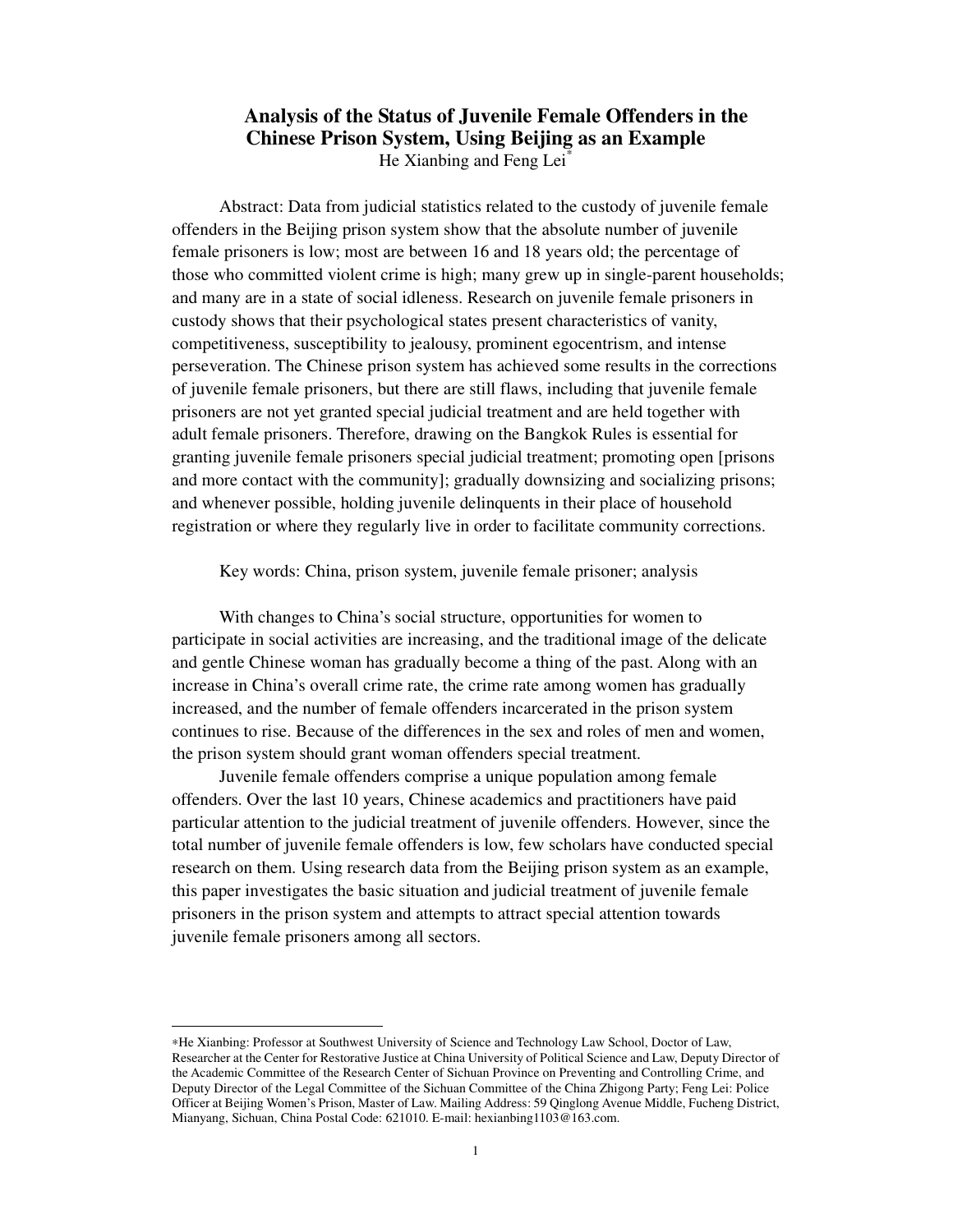## **I. Basic Situation of Juvenile Female Offenders in the Beijing Prison System over the Last Five Years**

This paper focuses on juvenile female offenders held in juvenile reformatories and in women's prisons controlled by the Beijing Bureau of Prison Administration between 2009–2011 and 2011–2013, respectively, and aggregates statistics on their basic situations over the last five years.<sup>1</sup>

#### **A. Quantitative Structure of Juvenile Female Prisoners**

Correctional institutions mainly concentrate on the incarceration of female offenders who are not yet 18 years old and have remaining sentences of less than two years (see Table 1).

|      | Admitted | Average<br>Population | Released                                    | <b>Total Incarcerated</b> |
|------|----------|-----------------------|---------------------------------------------|---------------------------|
| 2009 | 3        |                       |                                             | 15                        |
| 2010 | 4        | 3                     |                                             | 12                        |
| 2011 | 6        |                       |                                             | 13                        |
| 2012 | 5        |                       | 7 (6 released,<br>1 reclassified as adult)  | 16                        |
| 2013 | 2        |                       | 8 (4 released,<br>4 reclassified as adults) |                           |



Figure 1 Changes in Prisoner Structure

 $\overline{a}$ 

<sup>&</sup>lt;sup>1</sup>In accordance with the unified plan of the Beijing Bureau of Prison Administration, the juvenile female prisoners held in Beijing's juvenile reformatories were transferred to the women's prison in 2011. Since the women's prison was responsible for taking juvenile offenders into custody, this paper tracks statistics from the two institutions during different time periods. For the purposes of simplification, "women's prison" and "juvenile reformatory" will hereinafter be referred to as "correctional institutions."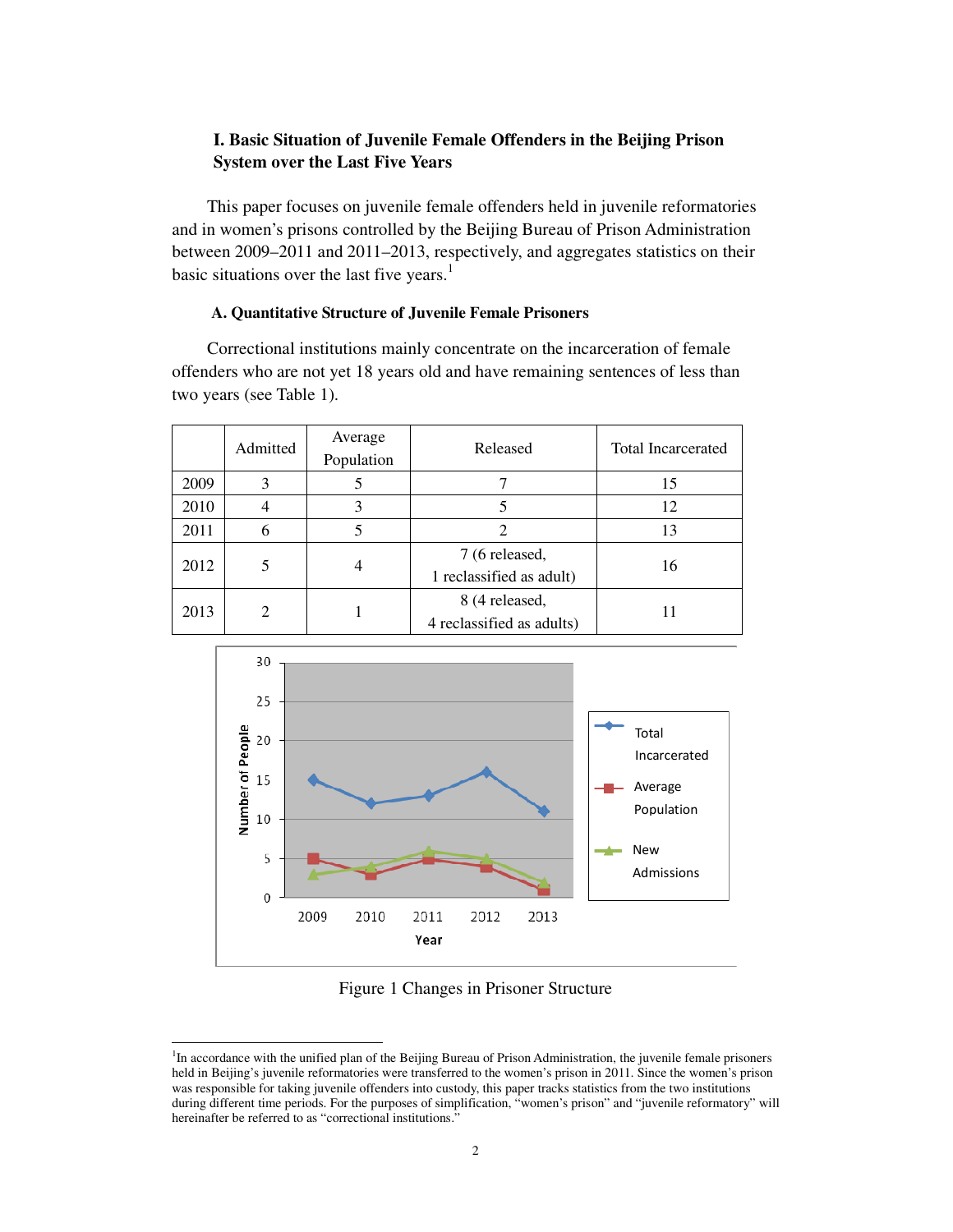Table 1 tracks changes in the number of people being admitted to and released from the correctional institutions over a five-year period between 2009 and 2013, as well as the average prisoner population. As seen in Figure 1, apart from a slight increase in the numbers admitted, released, and total incarcerated in 2012, the total number of juvenile female offenders is trended downward every year, and the average prisoner population is gradually leveling off towards zero. As of December 31, 2013, the women's prison had only one juvenile female prisoner. The rest had either been released after completing their sentences or, because they had turned 18 and still had more than two years left to serve, were transferred to the regular cellblock for adult female offenders.

|                  | No. of<br>People | Violent<br>Crime | Property<br>Crime | Sex Crime   | Other          |
|------------------|------------------|------------------|-------------------|-------------|----------------|
| 2009             |                  | 9                | 3                 | 1           | 0              |
| Percentage       | 15               | 60%              | 20%               | 10%         | 10%            |
| 2010             |                  | 8                | $\overline{2}$    | 2           | 0              |
| Percentage       | 12               | 70%              | 15%               | 15%         | 0              |
| 2011             |                  | 9                | $\overline{2}$    | 0           | $\overline{2}$ |
| Percentage       | 13               | 70%              | 15%               | 0           | 15%            |
| 2012             | 16               | 13               | $\overline{2}$    | $\mathbf 1$ | 0              |
| Percentage       |                  | 80%              | 13%               | 7%          | 0              |
| 2013             |                  | 10               | $\mathbf{1}$      | 0           | 0              |
| 11<br>Percentage |                  | 91%              | 9%                | 0           | 0              |

**B. Types of Crimes Committed by Juvenile Female Offenders** 

Table 2 Types of Crime Committed by Juvenile Female Offenders

As can be observed in the table above, on average 60% of female juvenile offenders are incarcerated for violent crimes every year, topping the list of crimes committed by juvenile female offenders. In second place is property crime, representing 15–20%. Ranking third is sex crime, representing 10–15%. As we can see, of the crimes being committed by juvenile females, the proportion of violent crime seems quite high. However, the facts are altogether different, and China's criminal policies must also be considered. Juvenile females who commit non-violent crime are mostly given suspended sentences. In general, juvenile female offenders are only incarcerated for serious violent crimes, which makes violent crime the primary type of crime committed by imprisoned juvenile female offenders.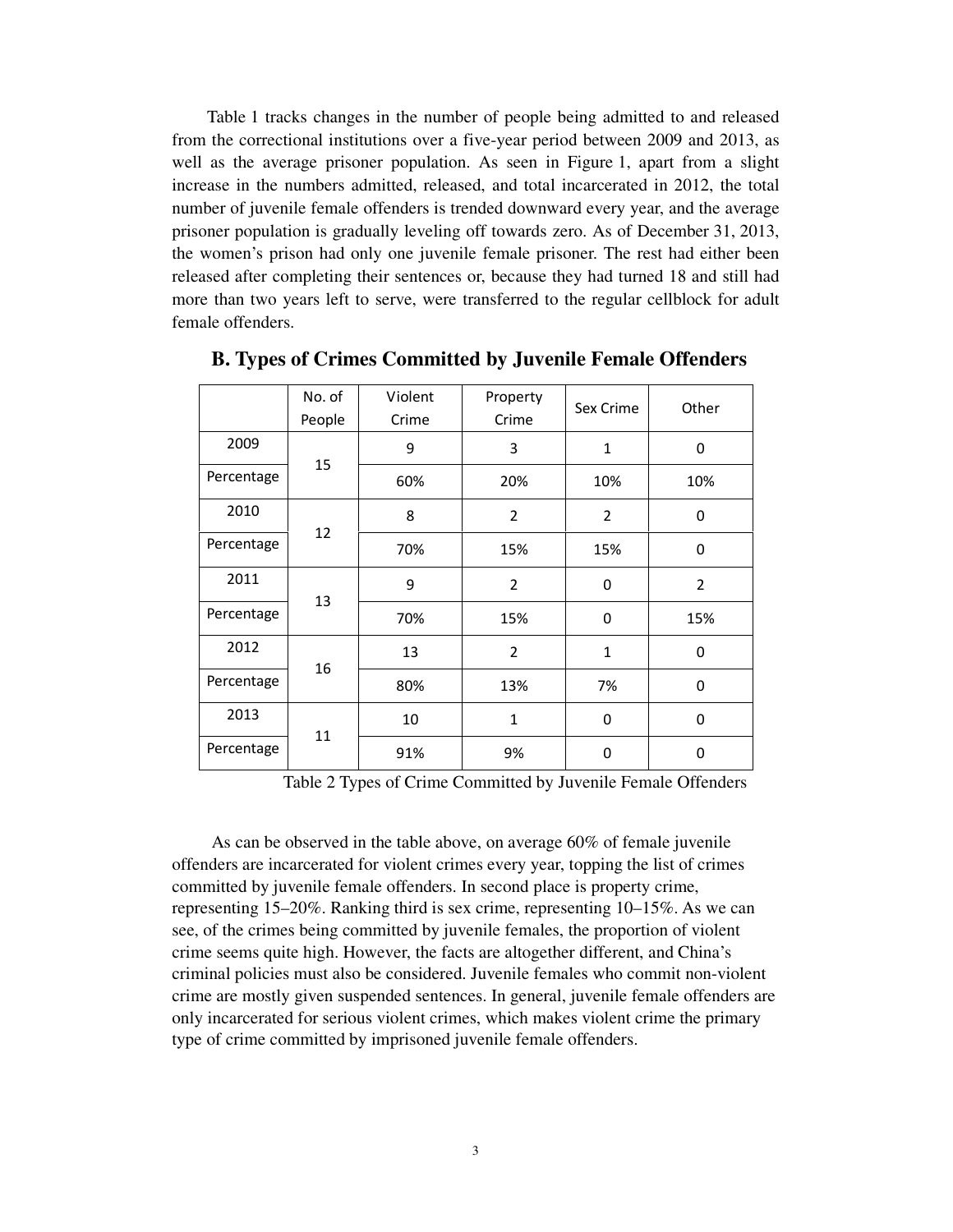|      | Primary | Junior High | <b>Technical Secondary</b> | Senior High | Total No. |
|------|---------|-------------|----------------------------|-------------|-----------|
|      |         |             |                            |             | of People |
| 2009 |         |             |                            |             |           |
| 2010 |         |             |                            |             |           |
| 2011 |         |             |                            |             |           |
| 2012 |         |             |                            |             |           |
| 2013 |         |             |                            |             |           |

## **C. Educational Attainment of Juvenile Female Offenders at Prison Admission**

Table 3 Educational Attainment of Juvenile Female Offenders

According to the data in Table 3, we can see that most juvenile female offenders have an educational attainment level of junior high school or below. From concrete statistical data, we can see that even though they have a junior high education, they have not completed nine years of compulsory education (i.e., they have not graduated from junior high school). This segment of female offenders represents more than 80% of the total number of juvenile female offenders for a given year, and this situation did not see any obvious changes in five years. University-level education is not included on this table since juvenile female offenders are under age 18 and thus have generally not yet enrolled in university.

|      | $14-15$ years | $15-16$ years | $16-17$ years | $17-18$ years | Total No. |
|------|---------------|---------------|---------------|---------------|-----------|
|      | old           | old           | old           | old           | of People |
| 2009 |               |               |               |               |           |
| 2010 |               |               |               |               | 12        |
| 2011 |               |               |               |               | 13        |
| 2012 |               |               |               |               | 16        |
| 2013 |               |               |               |               |           |

**D. Age of Prison Admission for Juvenile Female Offenders** 

Table 4 Ages of Juvenile Female Prisoners

According to the data in Table 4, we can see that the age at which the majority of juvenile female offenders commit crime and are admitted to prison is between 16 and 18 years old. [This age group] largely corresponds to the period before and after junior high school graduation. This is also related to the age of criminal responsibility stipulated in China's Criminal Law. Juveniles between the ages of 14 and 16 can only bear criminal responsibility for committing eight serious crimes, including voluntary manslaughter and intentional, aggravated assault. Therefore, the age bracket for incarcerated juvenile female offenders is concentrated between 16 and 18 years old. However, it should not be ignored that juvenile female offenders between the ages of 14 and 16 account for a certain percentage of incarcerated female offenders, which illustrates that the absolute number of juvenile females committing serious, violent crimes is not by any means low and should draw a high level of attention from the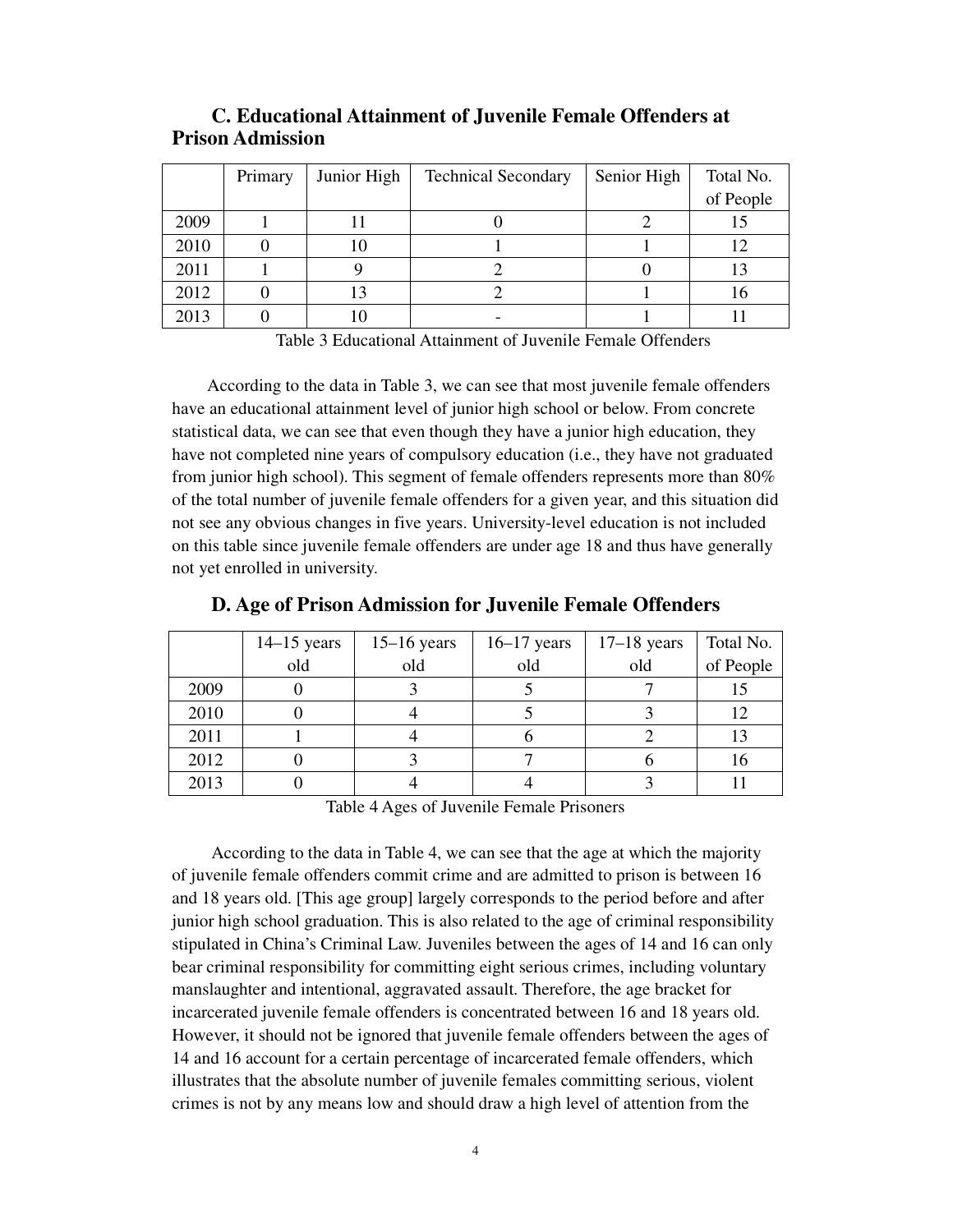government.

-

|      | Student | School Leaver, Dropout,    | Total No. |
|------|---------|----------------------------|-----------|
|      |         | <b>Unemployed Graduate</b> | of People |
| 2009 |         |                            | 15        |
| 2010 |         |                            | 12        |
| 2011 |         | 10                         | 13        |
| 2012 |         |                            | 16        |
| 2013 |         |                            |           |

### **E. Pre-Custodial Occupations of Juvenile Female Offenders**

Table 5 Pre-Custodial Occupations of Juvenile Female Offenders

The majority of juvenile female offenders' pre-custodial occupations were either "dropout" or "unemployed graduate," which represent over 60% of the total. This coincides with the conclusions of criminology studies, where scholarly research has shown that socially idle juveniles commit a relatively high percentage of juvenile  $c$ rimes. $1$ 

| <b>Family Structure</b> | Nuclear | Single-Parent | Remarried      | Total No. of |  |
|-------------------------|---------|---------------|----------------|--------------|--|
|                         |         |               |                | People       |  |
| 2009                    | 8       | 5             | $\overline{2}$ | 15           |  |
| Percentage              | 54%     | 33%           | 13%            |              |  |
| 2010                    | 6       | 5             | 1              |              |  |
| Percentage              | 50%     | $42\%$        | 8%             | 12           |  |
| 2011                    | 4       | 9             | $\overline{0}$ |              |  |
| Percentage              | 31%     | 69%           | $\overline{0}$ | 13           |  |
| 2012                    | 7       | 6             | 3              |              |  |
| Percentage              | 44%     | 38%           | 18%            | 16           |  |
| 2013                    | 3       | 7             | 1              | 11           |  |
| Percentage              | 27%     | 64%           | $9\%$          |              |  |

## **F. Family Structure of Juvenile Female Offenders**

Table 4 Family Structure of Juvenile Female Offenders

Over the last five years, the percentage of juvenile female offenders with single-parent homes or homes where at least one parent has remarried was more than 45–73%, far higher than the percentage of juvenile female offenders who come from

<sup>&</sup>lt;sup>1</sup>See "Research Report on Preventing Idle Juvenile Delinquency" by the Office of the Leading Small Group on Preventing Youth Crime of the Central Comprehensive Social Management Commission of the Communist Party of China and the China Youth Research Center, China Archives Press, 2002, p. 10–20.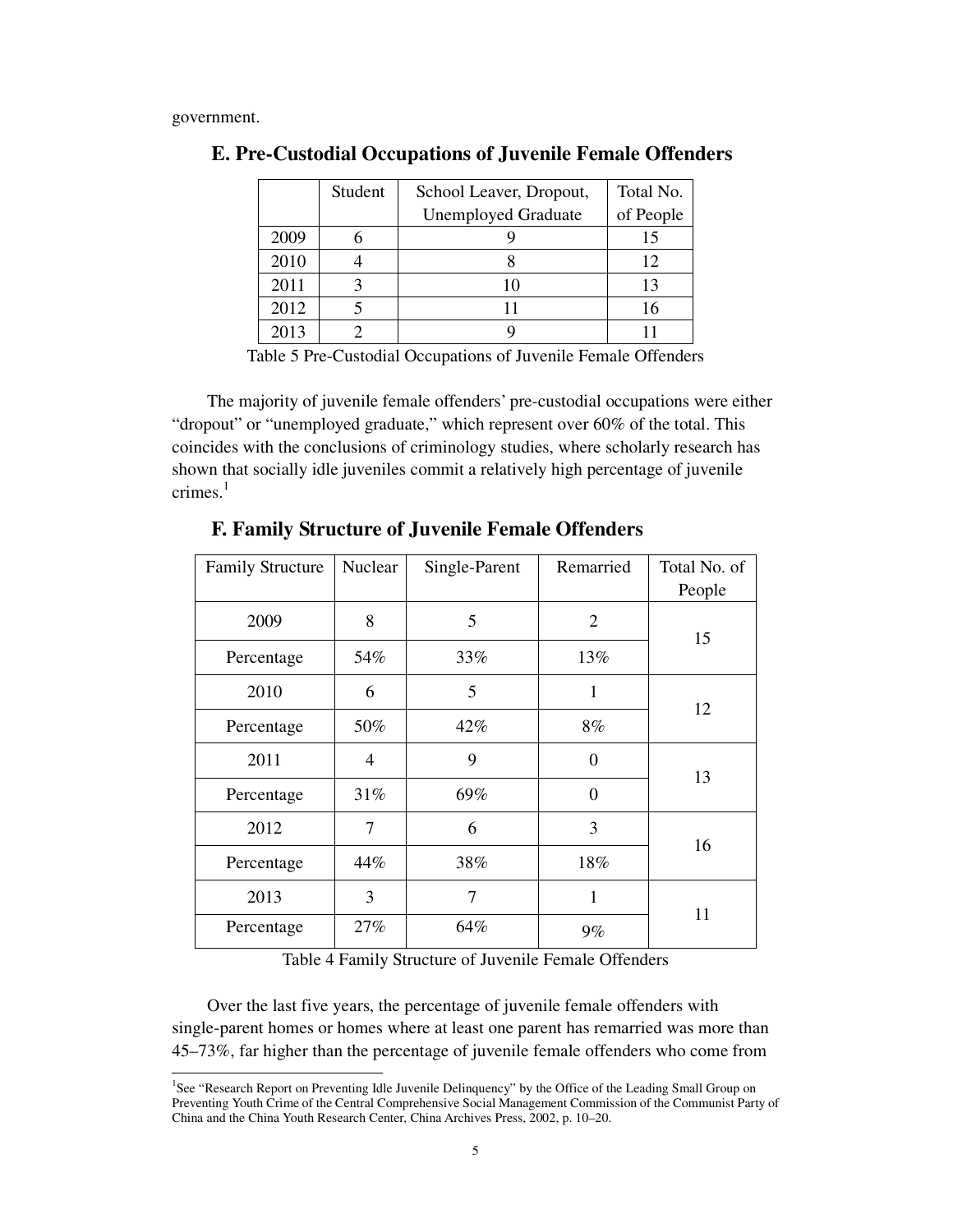nuclear families. This clearly shows that lacking care, love, and appropriate guardianship is one of the important factors for juvenile females to commit crime.

# **II. Analysis of the Basic Characteristics of Offenses of Juvenile Female Offenders**

Through the above statistical data on the basic situation of juvenile female offenders, we may observe that the crimes committed by juvenile female offenders have different characteristics than those of adult female offenders.

## **A. Violent Crime at an All-Time High and Trending Upwards**

We collected statistics specifically related to violent crimes committed by juvenile female offenders. The results show that the percentage of incarcerated juvenile female offenders who committed violent crimes is at an all-time high. From 2009 to 2013, the percentage of juvenile female offenders who committed violent crimes out of the total number of juvenile female offenders was 60%, 70%, 70%, 80%, and 91% (see Figure 2), i.e., in the last five years, the percentage of violent juvenile female offenders has been over 60% and has been rising each year.



Figure 2 Histogram of Violent Crimes Committed by Juvenile Female Offenders

Moreover, we collected statistics on the 13 juvenile female prisoners who were incarcerated in 2013, and nearly all of them had committed violent crimes; seven, or 54% of those incarcerated, had committed robbery, three (23%) had committed aggravated assault, two (15%) had committed rape, and one (8%) had committed a different crime. This survey of juvenile female offenders illustrates that the types of crimes that are currently being committed by juvenile female offenders have shifted from primarily non-violent theft and property crimes in the past towards violent crimes such as robbery, manslaughter, and rape. Robbery has already become the most pervasive type of crime among juvenile female offenders (see Figure 3). Accordingly, addressing the violent nature and adolescent psychology of juvenile female offenders should be one of the top priorities of carrying out educational corrections.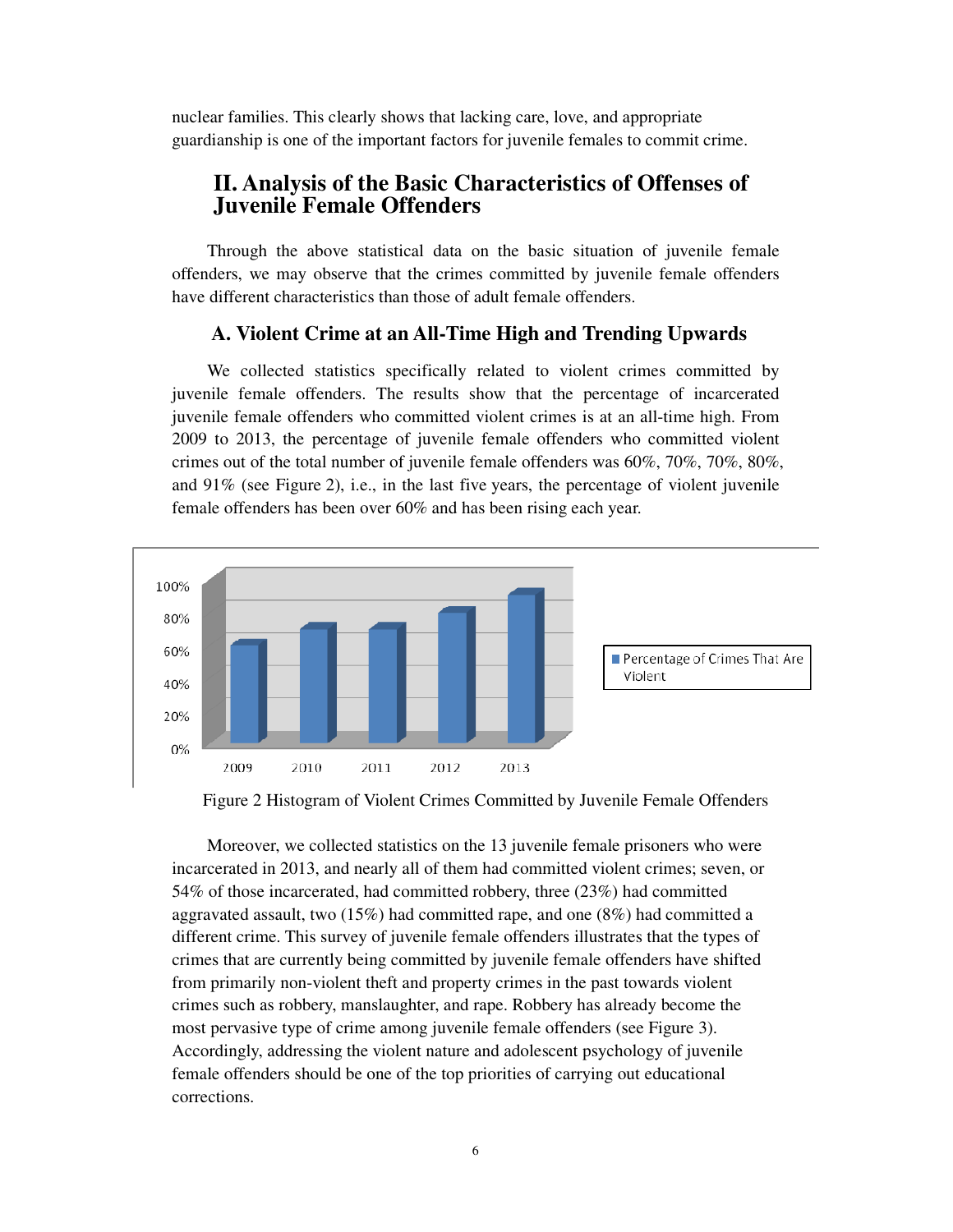

Figure 3 Pie Chart of Types of Violent Crime

# **B. Age of Juvenile Female Offenders Mostly Concentrated among 16–17 Year Olds**



At ages 16 and 17 people undergo a period of transition from adolescence to adulthood, maturing physiologically and psychologically but remaining incomplete and unstable. During this period, the broadening of social interaction, increased knowledge, and the gradual reinforcement of independence come along with physiological and psychological changes to transform our past structural pattern of reliant interpersonal relationships that was characterized by dependence upon parents and teachers. However, juveniles are still relatively young, have poor self-restraint, are imperceptive, have immature ideological development, and have significant emotional fluctuations. Their ability to control their emotions is poor. In practice, we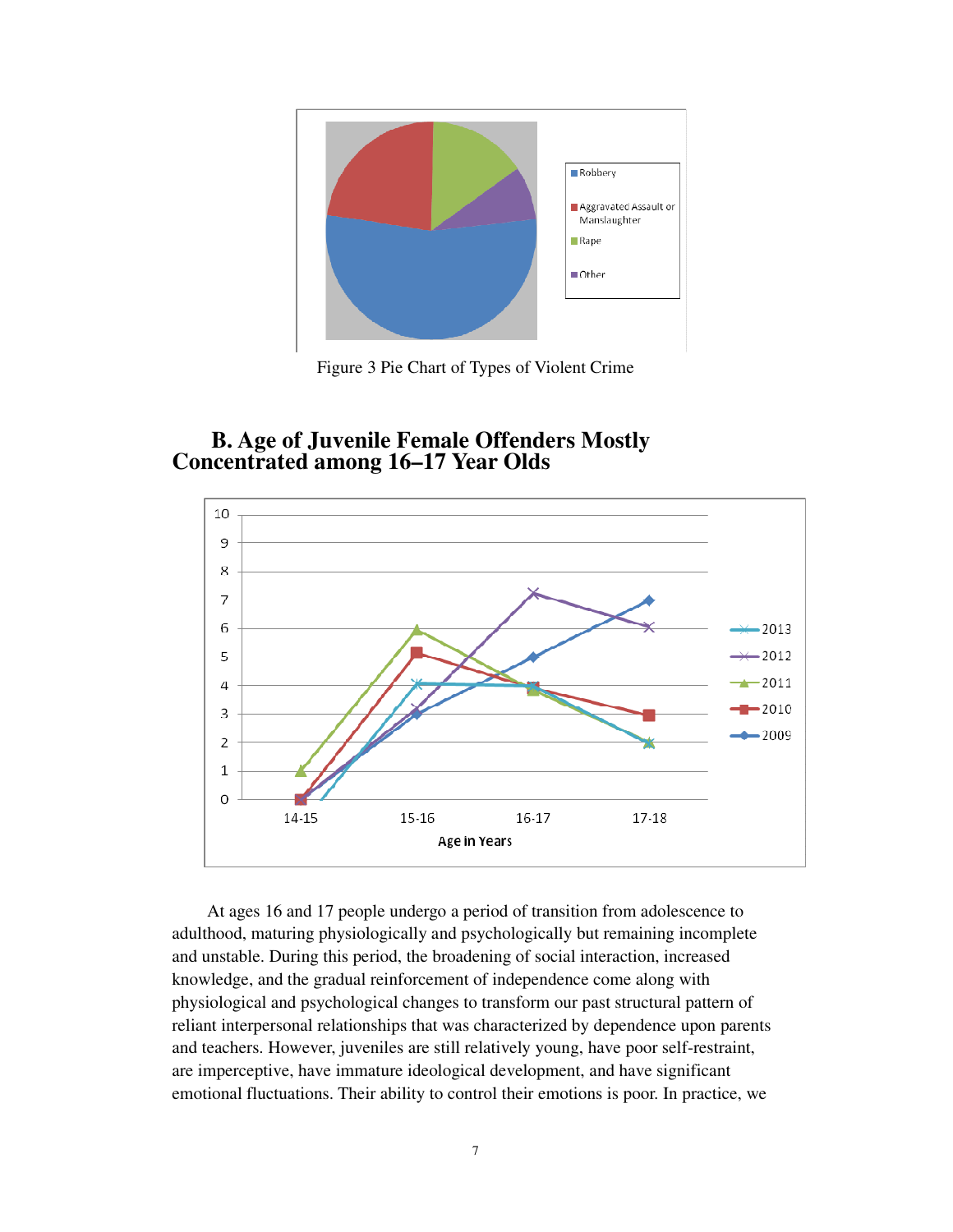also discovered that many juvenile female offenders, particularly those who committed robbery, had simple motives. Almost all of them committed unexpected, unpremeditated crimes without a precise goal and without regard for the consequences.

Moreover, the ages of 16 and 17 correspond directly with the period during and after junior high school graduation, which marks the completion of the nine-year compulsory education system. This is a period of self-relaxation beyond the strict control of the school. Juvenile female offenders in this age bracket generally have a low level of education. Even among those who attend school, it is common to muddle through. Quitting school is a common phenomenon, and their so-called junior high education is far below that of a regular student. They have low cultural literacy and either a poor awareness of the law or almost none at all.

### **C. Household Environment Adverse to Development**

The first factor is an incomplete family structure. More than 45% of juvenile female offenders come from single-parent homes or homes where at least one parent has remarried. This kind of incomplete family structure poses great harm for juvenile female offenders. With the huge disparity of a life of decreased affection and attention that originally came from both parents, juveniles feel that they lack familial warmth. Prolonged stays in unsafe environments where they lack the protection and love of both parents make it very easy for them to be influenced by the hostile external environment and be corrupted by bad habits, which increases the probability that they will start exhibiting deviant behaviors. Since girls are more prone to psychological problems, particularly during young adulthood when they are sensitive, impulsive, and susceptible to being hurt, they experience split personalities and exhibit deviant behaviors, making them a high-risk group on the cusp of criminal activity.

The second factor is an unsuitable parenting style. Parents may go to different extremes, spoiling and indulging [their children], being rough with them, or being hands-off. We conducted a survey among 25 incarcerated juvenile female prisoners regarding the parenting methods their parents used. The methods were split into four types: democratic, indulgent, simple and rough, and neglectful. The survey showed that 18% of juvenile female prisoners chose indulgent and thought that their parents spoiled them far too much and were indulgent in every possible way. Thirty-seven percent chose simple and rough and thought that their parents lacked patience and attentiveness and enforced obedience "with an iron fist," hurting their self-esteem and stimulating an antagonistic and confrontational mentality along with pessimism and self-contempt. Twenty-seven percent chose neglectful and thought that their parents did not pay attention to them, were hands-off, and that their relationship with their parents had deteriorated. Only 18% of juvenile female prisoners chose democratic and thought that they had normal communication and exchanges with their parents.

The third factor is an unsuitable household environment. Through surveys regarding household environment, we discovered that all of the juvenile female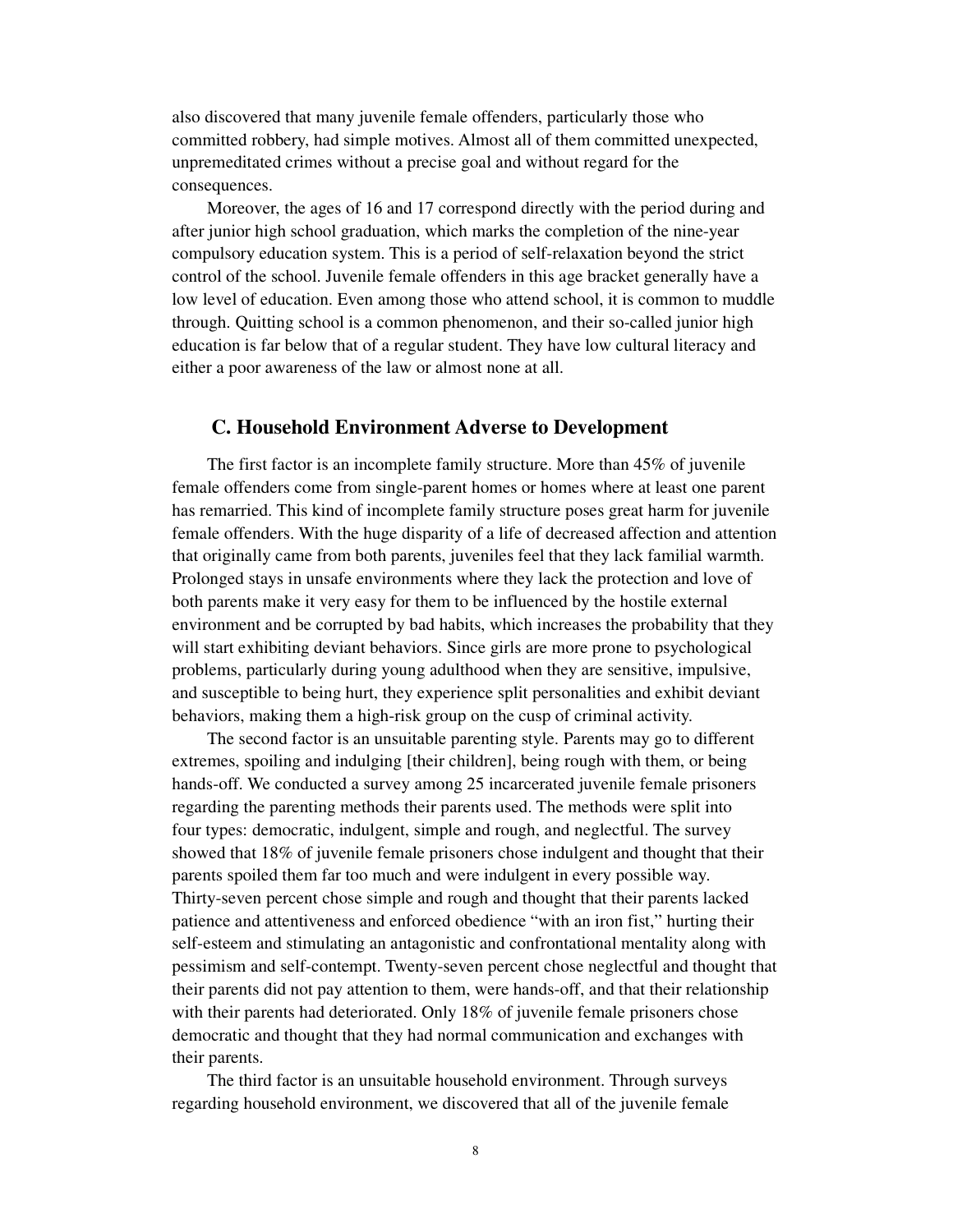prisoners had deteriorating relationships with their parents and pronounced parent-child separation issues. The parents' had old-fashioned notions of parenting and biased parenting behavior. On one hand, the parents' inappropriate parenting methods presented a phenomenon where knowledge was valued but ethics were neglected. Parenting methods were narrowly understood as intellectual education and everything was replaced by [school] performance. The function of parenting, particularly the disregard for and weakening of the function of moral education, has caused juveniles to encounter obstacles to societal acceptance, the formation of the notion of value, the formation of life goals, the cultivation of one's behavior, the mastering of life skills, and the cultivation of social roles, making them unable to form complete personalities and healthy mentalities. On the other hand, parent-child relations became estranged, either due to parents being busy with work, which causes parents to lack time for parenting or to neglect parenting, or due to parental alienation and hostility causing inharmonious family relations and preventing juveniles from experiencing familial warmth and the love and encouragement of their relatives. When they made a mistake, there was no way to receive timely words of caution, no way to obtain psychological security and gratification or feelings of familial reliance and safety. They easily chose to break free from the constraints of their families and go out into the world sooner, thus greatly increasing their opportunities to commit crime.

# **III. Analysis of the Psychological Traits of Juvenile Female Prisoners**

Juvenile female offenders, while having basic psychological traits similar to those of adult female offenders, also have their own unique psychological traits. While we were collecting statistics on the basic situation of juvenile female prisoners, we were also collecting statistics related to their psychological states. According to results from Cattell's 16PF personality questionnaire and the COPA personality test, the vast majority of offenders' ability to control and discipline themselves was quite poor. A considerable number of offenders' emotions were unstable; they had weak mental constitutions, were susceptible to mood swings when encountering difficult situations, were irritable, rash, emotional, and impulsive, did as they pleased, and lacked self-control. This was concretely shown in the following ways:

### **A. Pervasive, Strong Feelings of Vanity and Competitiveness**

From a psychological standpoint, the ages of 16 and 17 constitute the second rebellion period among the stages of growth and the second important physiological period for self-cognition. During adolescence girls generally tend to use external expression to capture the attention of the opposite sex and engage in unrealistic material comparisons. For juvenile female offenders, the desire for material things and the means to attain them are prominently displayed prior to incarceration. In other words, juvenile female offenders not only have unrealistic requirements for their material desires, but the means that they sought [to satisfy these desires] did not take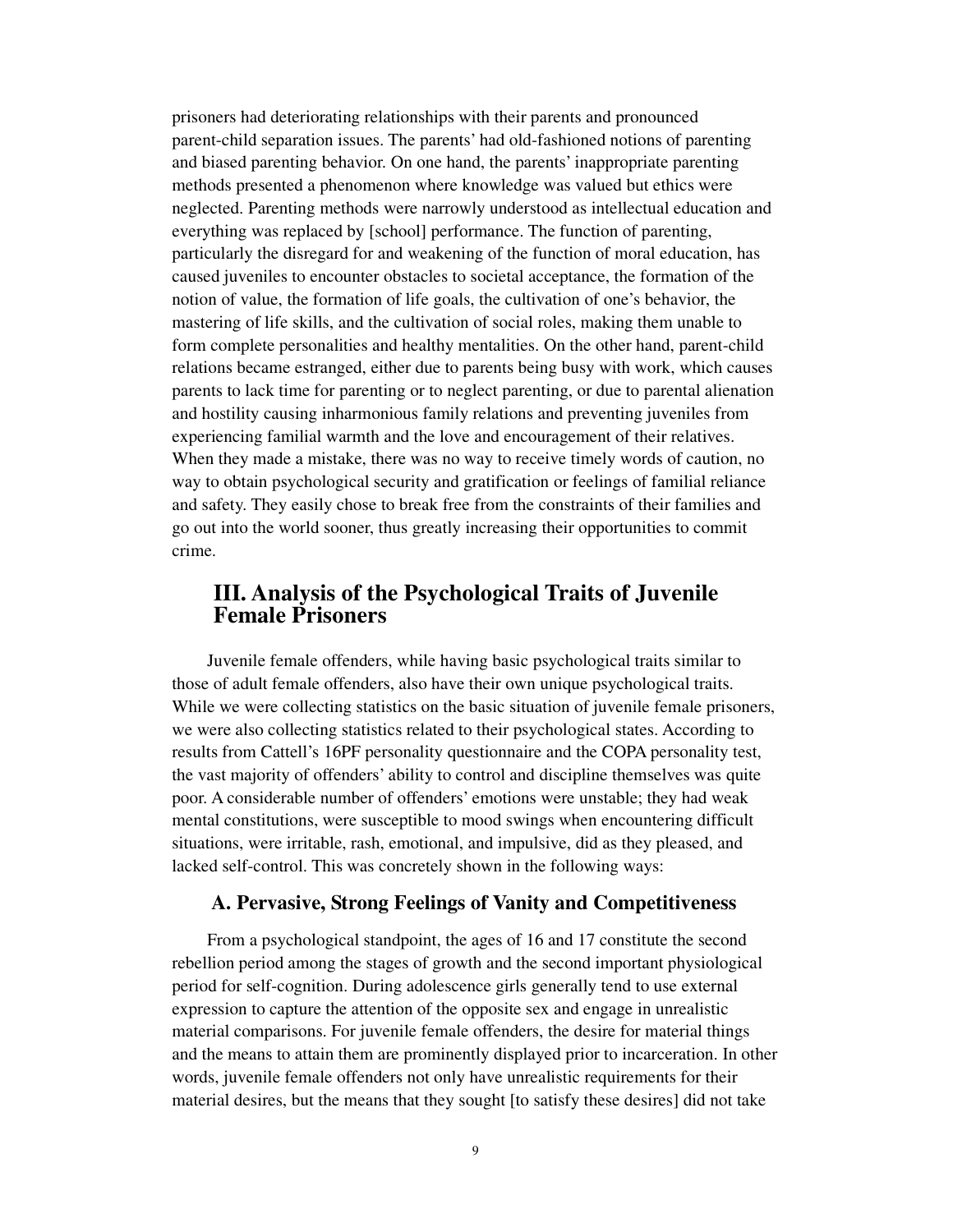cost into account. This point was clearly reflected in the facts surrounding their crimes: when they did not obtain the "things they wanted," they would resort to theft, robbery, and aggravated assault as means to "easily get them." While serving their sentences, these kinds of problematic mentalities and specific methods were still very apparent in juvenile female offenders. A portion of juvenile female offenders, having been influenced in the past by factors like abnormal consumer psychology, vanity, etc., pursued material comforts while serving their sentences, ignoring their individual means or their family's ability to afford them. For example, female offenders from wealthy families may spend frivolously, purchasing things that they do not need, while female offenders with fewer economic means pleaded with their families to deposit more money for them because they worried about being discriminated against or even being humiliated, [thus] burdening their family members.

### **B. Prominent Egocentrism**

Juveniles are in a transitional period from childhood to adulthood, i.e., the so-called "psychological weaning stage." Most juvenile female offenders have a strong sense of self-awareness, enjoy dominating other people, and place their own self-worth above that of others. Prior to incarceration, their parents' overindulgence and overprotectiveness caused the children to become self-centered and have little self-control. This kind of problematic mentality is bound to cause them to have a poor awareness of their punishment, a weak sense of guilt, a feeling of superiority at home, and cause them to do whatever they please. In prison, [this mentality] is exhibited by low tolerance towards other people and things, a lack of understanding, difficulty empathizing, and often being hostile and resentful towards the kind advice and suggestions of other people.

#### **C. Sensitivity, Low-Self Esteem, and Jealousy**

These three seemingly mutually independent mentalities often simultaneously exist in the minds of juvenile female offenders. Sensitivity is natural for girls and it is even more evident in juvenile female offenders. During this period, they often lack confidence, fear they will not be understood or valued by other people, fear being alienated by those around them, fear not getting what they are looking forward to, and are especially sensitive to other girls' opinions and attitudes. Their negative feedback towards everything is mechanical. Moreover, they have deep personal experiences and intense reflexes. Extremely low self-esteem and excessive sensitivity trigger an intensely jealous mentality. In the educational corrections process, these kinds of complicated mentalities are often treated as a single entity instead of conducting an isolated, one-sided analysis and explanation of the phenomenon.

### **D. Impulsiveness, Rebelliousness, and Hostility**

Adolescence is fundamentally a period of agitation. It is a common occurrence for juveniles who are serving their sentences in completely sealed, militarized management systems to easily exhibit psychological issues like impulsiveness, resentment, rebelliousness, and hostility. The idleness from their life prior to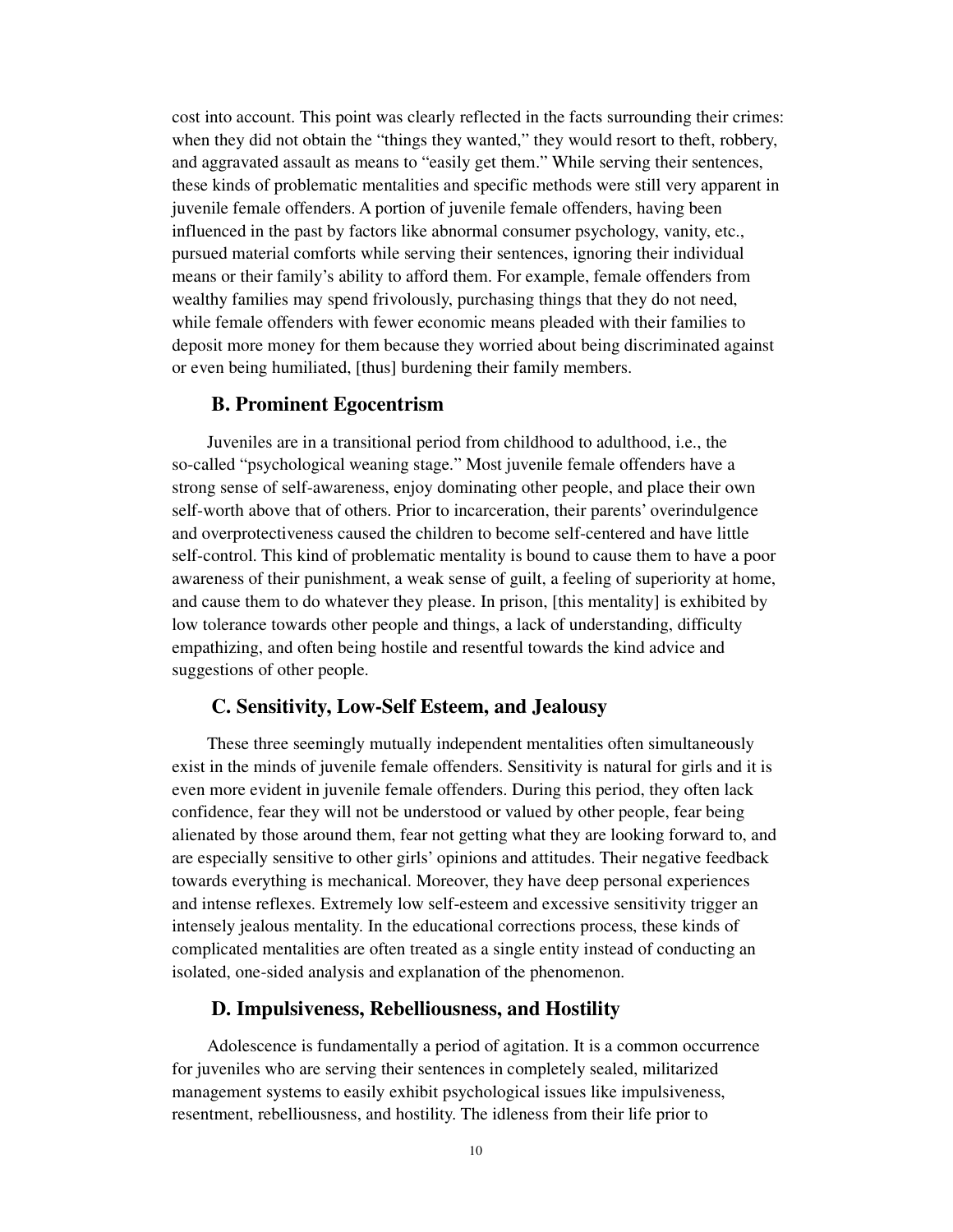incarceration made it so that they lacked necessary parenting and constraints, and they all lack the ability to master their emotions, control their behavior, sublimate their emotions, etc. Thus, all of them experienced some level of difficulty when confronting sudden life changes and adapting to prison. They would often use mental and emotional modes related to committing crime to cope with their current problems. Thus, it stands to reason that they would be impulsive, rebellious, and hostile. For example, we collected discipline statistics on juvenile female offenders. Using data from 2009, when discipline rates were at their highest, there were a total of four people who violated the rules, representing 27% of the total number of prisoners that year. Out of the four, three were written up for serious misconduct and one was written up for misconduct. The main reasons had to do with fighting with other female offenders or disobeying corrections officers.

### **E. Intense Perseveration, Unstable Feelings and Emotions**

Juvenile female prisoners are inherently in a period where their personalities are growing and maturing, often making them feel like there is no way to control them. In daily supervision and educational practice, it was discovered that their thoughts often contradict themselves. They lack the independent ability to accurately judge and explain life events, and they experience routine emotional fluctuations. They are impulsive, irrational when completing tasks, stubborn, and lacking in fundamental stability and security. Individual female offenders have very short tempers, go to extremes when handling problems, and have a poor ability to resist bad influences. Their thoughts are often one-sided and superficial. They often exhibit extreme language and behavior when interacting with others and handling problems, and do not accept fair civilized enforcement of the rules by the corrections officers. They do not cooperate with rehabilitation and feel resentful towards the prison and corrections officers.

### **F. Cognitive Biases**

Because juvenile female prisoners' minds are in a distorted state for a long period of time, their understanding of society is deeply flawed and biased. The lines between "true, good, beautiful" and "false, evil, ugly" are often fuzzy. Even while they are under punishment, they have difficulty correcting their own attitudes and psychological biases, causing them to exhibit "false, evil, and ugly" behaviors during rehabilitation, e.g., behaviors that are adverse to rehabilitation such as pretending to be rehabilitated; falsely confessing; being vain; unrealistically comparing themselves to others; having poor understanding of their punishment; exhibiting major thought fluctuations; worrying about saving face; and being jealous, narrow-minded, impatient, impulsive, etc.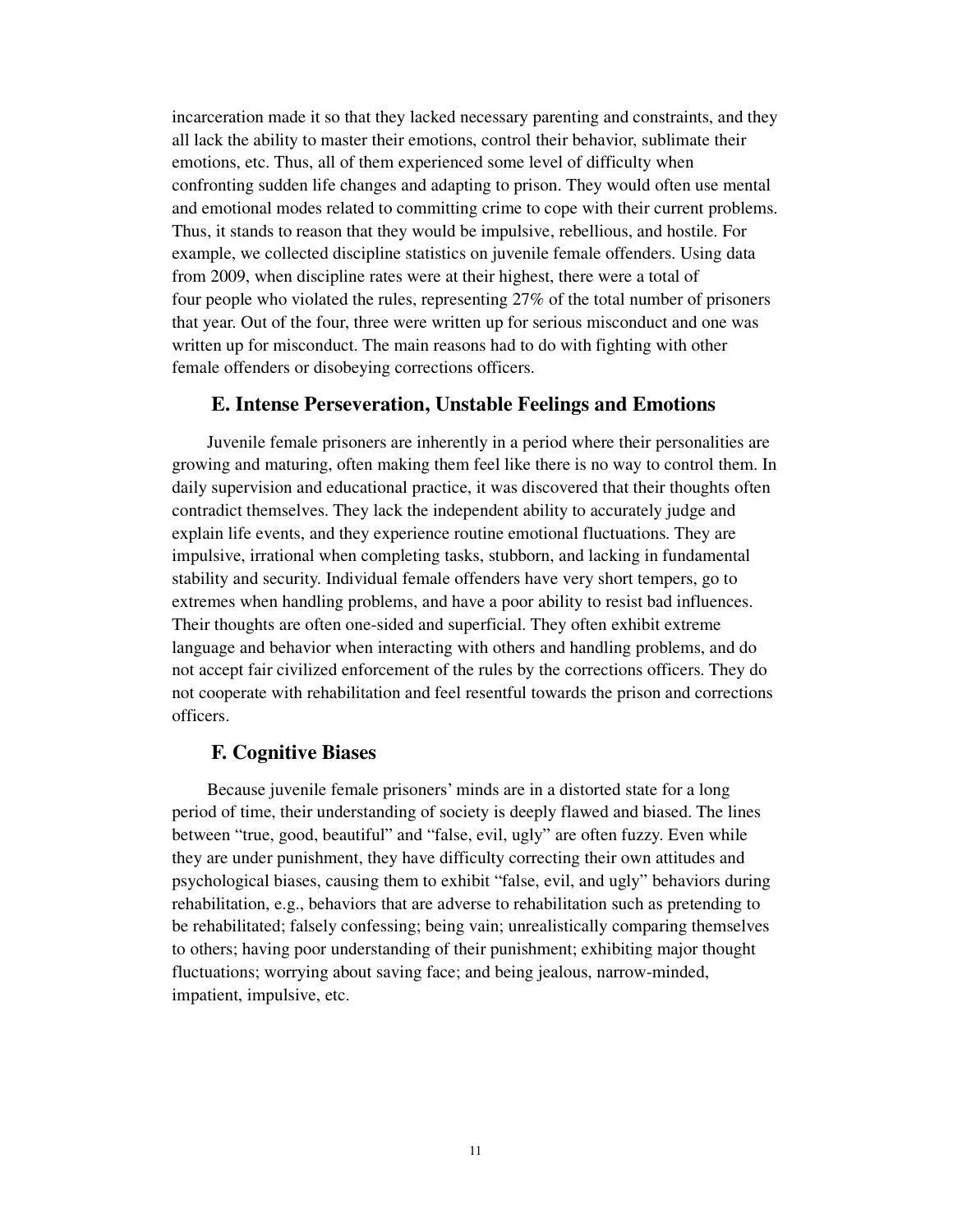## **IV. Legal Provisions and Judicial Practices for the Punishment of Juvenile Female Offenders**

## **A. Legal Provisions in Force**

For the rehabilitation of juvenile offenders, China has established a legal system with a set of goals and methods that differ from those for rehabilitating adult offenders. The Law of the People's Republic of China on the Protection of Minors, the Law on the Prevention of Juvenile Delinquency, and the Management Regulations for Juvenile Reformatories stipulate that the guiding principles for juveniles who break the law are to "educate, reform, and save" and provide for the implementation of a criminal policy that "prioritizes education and is supplemented by punishment." The core value used for the correction of juvenile offenders is "protection instead of control, correction instead of punishment."1

According to the provisions of the Prison Law and relevant judicial interpretations and regulations, during the execution of punishment in prison, in addition to the rights granted by law to adult offenders, including the right to personality, the right to physical safety, the right to petition, the right to complaint, the right to defense, and the right to private legal property, there are also several special provisions for the characteristics of juvenile offenders, which are mainly embodied in the following:

#### 1. Guarantee of Basic Material Life

Regarding material life, apart from the living expenses and medical insurance for offenders clearly stipulated in the Prison Law, the Management Regulations for Juvenile Reformatories also have special provisions. For example, Article 47 provides that: For the lives of juvenile offenders, the minimum standard shall be the guarantee of physical health and development. All of the following articles provide detailed provisions: Article 48 on diet, Article 49 on bedding and clothing, Article 51 on free time and rest time, Article 55 on medical insurance, etc.

2. Guaranteeing the Right to Education

 $\overline{a}$ 

In view of the importance that receiving an education has on personal development, the Prison Law clearly stipulates that "the focus in the execution of criminal punishments among juvenile delinquents shall be on education and reform," and "prisons shall coordinate with the State, society and educational institutions such as schools in providing the necessary conditions for juvenile delinquents to receive compulsory education." The Provisions on the Work of Prison Education and Reform released by the Ministry of Justice in 2003 provide that juvenile offenders shall receive no fewer than 1,000 course hours of education per year. Article 28 of the Management Regulations for Juvenile Reformatories deals with education and reform methods for juvenile offenders. Article 30 deals with educational programs. Articles 31 to 35 deal with establishing educational facilities, faculty, classroom

<sup>1</sup>According to Article 3 of the Ministry of Justice (MOJ) Management Regulations for Juvenile Reformatories (MOJ Order No. 56, passed on May 6, 1999, at the MOJ Cabinet Meeting, effective December 8): Juvenile reformatories "combine punishment and rehabilitation with the purpose of reform" and are guided by the principles of "educate, reform, and save," to rehabilitate juvenile delinquents into law-abiding citizens with cultural knowledge and labor skills.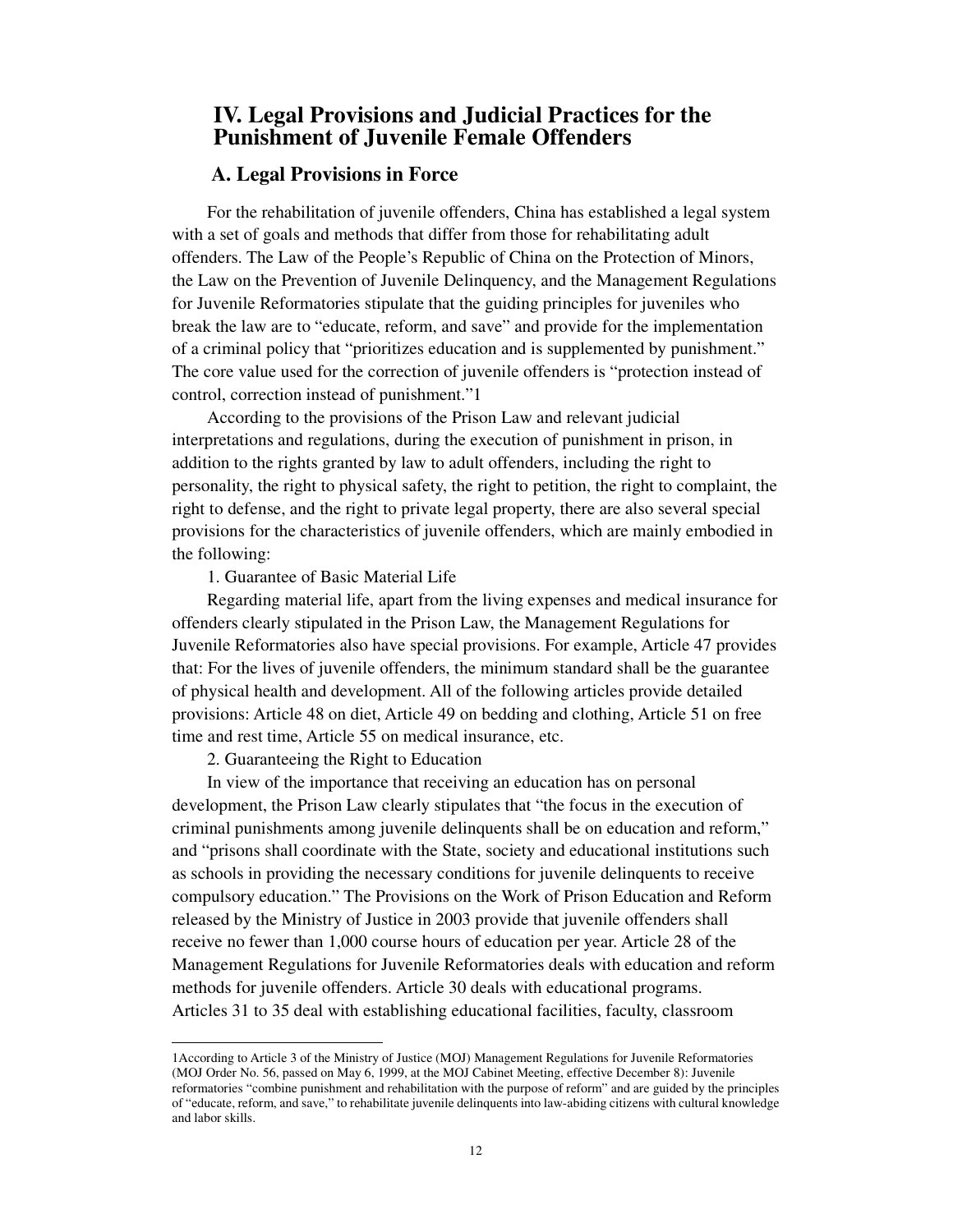instruction periods, and vocational training for juvenile offenders, etc. All have made clear and detailed stipulations.

3. System of Separate Custody and Management

Juveniles who are in custody, under arrest, or whose punishment is being executed shall be incarcerated, managed, and educated separately from adults. In accordance with the provisions of the Prison Law and the Criminal Procedure Law, a juvenile offender's punishment shall be executed in a juvenile reformatory and such facilities are to be "school-like" places for the correction of juvenile delinquency in China. Furthermore, a juvenile offender who becomes an adult during the execution of her punishment may only be transferred to a prison if her remaining term is longer than two years; otherwise, she shall serve out the rest of her sentence at the juvenile reformatory.<sup>1</sup> Meanwhile, juvenile offenders are also held and managed separately based on sex, sentence length, and type of crime. $<sup>2</sup>$ </sup>

4. The Specialization of the Management Structure and Staff

In view of the importance of the staff who manage juvenile offenders, Articles 10 and 11 of the Management Regulations for Juvenile Correctional Facilities provide that during the execution of punishment, the ratio of People's Police assigned shall be higher than that in adult prisons, and there will be specific, clear requirements for police officers' education level and major.<sup>3</sup> Currently, in practice, 15 corrections officers shall be assigned.

5. Control Mechanisms and Awards and Punishment Assessments More Lenient Than for Adult Offenders

On one hand, in terms of juvenile offenders' visitation rights, the right to sentence reduction and release on parole, and the right to guarantee of material life, the Management Regulations for Juvenile Correctional Facilities have provisions that are better than those for adult offenders. For example, Article 7 provides that the educational rehabilitation and living expenses of juvenile offenders shall be higher than that of adult offenders; Article 22 provides that the length and frequency of visitations for juvenile offenders may be appropriated relaxed compared with adult offenders. On the other, commutation of punishment and release on parole for juvenile offenders is also more lenient than for adult offenders. A judicial explanation from the Supreme People's Court<sup>4</sup> and Article 57 of the Management Regulations for Juvenile

-

<sup>1</sup> Article 79 of the Prison Law provides that "when a juvenile delinquent has reached the age of 18 and the remaining term of his sentence does not exceed two years, he may remain in the juvenile reformatory for the execution of the remaining term of his sentence."

<sup>2</sup> According to Article 15 of the MOJ Management Regulations for Juvenile Reformatories (MOJ Order No. 56, passed on May 6, 1999, at the MOJ Cabinet Meeting, effective December 8): Male and female juvenile offenders shall be incarcerated and managed in separate groups. Female juvenile offenders shall be managed by female police officers. Where there is a high number of juvenile offenders who are ethnic minorities, they may be formed into a separate group for incarceration and management. Article 16 provides that: Juvenile reformatories shall abide by and implement separate custody and management. Differential treatment in regards to their range of activities, communication, visitation, receipt of goods, family leave, and assessments of awards and punishments shall be determined based on juvenile offenders' attitudes towards reform.

<sup>3</sup> According to Article 10 of the MOJ Management Regulations for Juvenile Correctional Facilities (MOJ Order No. 56, passed on May 6, 1999, at the MOJ Cabinet Meeting, effective December 8): The ratio of people's police assigned to juvenile reformatories and divisions shall be greater than that of prisons and divisions for adult offenders. Article 11 provides that: In juvenile correctional facilities, people's police officers must have at least a junior college degree and at least 40% of people's police officers must have degrees related to law, education, psychology, etc.  $\frac{4}{3}$ . The relation is individual intermetation of the Surveyer Dearle's Court appelled that A investige

The relevant judicial interpretation of the Supreme People's Court provides that: A juvenile offender who has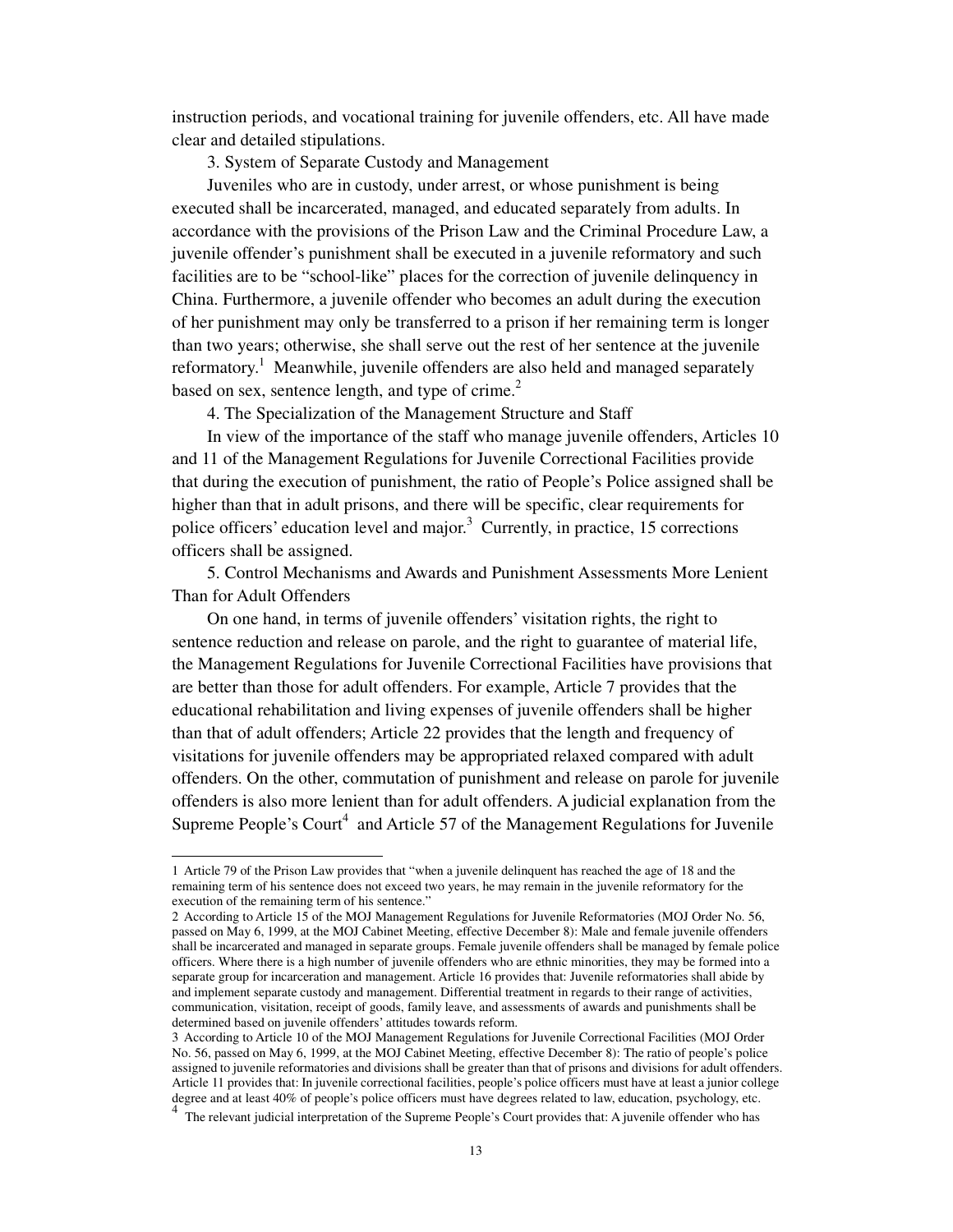Correctional Facilities provide that the commutation of punishment and release on parole of a juvenile offender may be appropriately more lenient compared to an adult offender.<sup>1</sup>

## **B. The Practice of Education & Rehabilitation of Juvenile Female Offenders**

1. Scientific Classification and Proper Arrangements for the General Education of Juvenile Female Offenders

Since there are relatively few juvenile female offenders, they should be scientifically classified into three stages—prisoner admission, regular corrections, and prisons release—for centralized management and targeted education.

a. Prison Admission Stage

The targets of prison admission education are juvenile female offenders who were admitted to prison within the last three months. The goal of this stage is to classify offenders scientifically and formulate corrections plans for each individual. A comprehensive set of psychological and individualized education records must be created according to the offender's childhood history, her educational attainment, her psychological state, the circumstances surrounding her crime, her tendency towards physical violence, and her level of repentance. A corrections plan for each individual must be created according to these records; the classification must be implemented, and education conducted on environmental awareness and admission of guilt.

b. Regular Corrections Stage

 $\overline{a}$ 

Once prison admission education is complete, the regular corrections stage begins. This mainly involves legal education, cultural education in a classroom setting, and vocational training.

Firstly, this involves strengthening juvenile female offenders' ideological and moral education, legal education, and education regarding admission of guilt and repentance. Juvenile female offenders are in a stage where they are forming their world view and outlook on life. By educating them on patriotism, collectivism, and socialism while strengthening their knowledge of ethics and law, they will form correct world views and outlooks on life and cultivate good social and personal ethics. Organizing legal aid for juvenile female offenders and solving their own legal issues

pleaded guilty and been sentenced, who respects the educational rehabilitation standards and actively studies culture and production skills may be considered as showing true repentance. An offender who has shown true repentance or rendered meritorious service shall be granted a commutation of punishment in a timely manner. The scope of the commutation may be sufficiently lenient and the interval may be shortened accordingly. An offender who has shown true repentance during the service of his sentence, does not pose a threat to society, and has distinguished himself in his educational rehabilitation may be considered a special case and granted release on parole.

<sup>1</sup> Article 57 of the Management Regulations for Juvenile Reformatories provides: The commutation of punishment and release on parole of a juvenile offender may be lawfully and appropriately lenient as compared to that of an adult offender. A juvenile offender who has been sentenced to life imprisonment who has shown true repentance and who has generally been serving his sentence for more than one year and six months may file an application for commutation of his sentence. A juvenile offender who has been sentenced to fixed-term imprisonment who has shown true repentance and who has generally been serving his sentence for more than one year may file an application for sentence reduction. The interval between two sentence reductions for juvenile offenders shall be longer than six months. Article 29 of the Prison Law provides that a juvenile offender who renders a major meritorious service may be exempted from the three aforementioned time limits and a recommendation for sentence commutation or reduction may be filed immediately.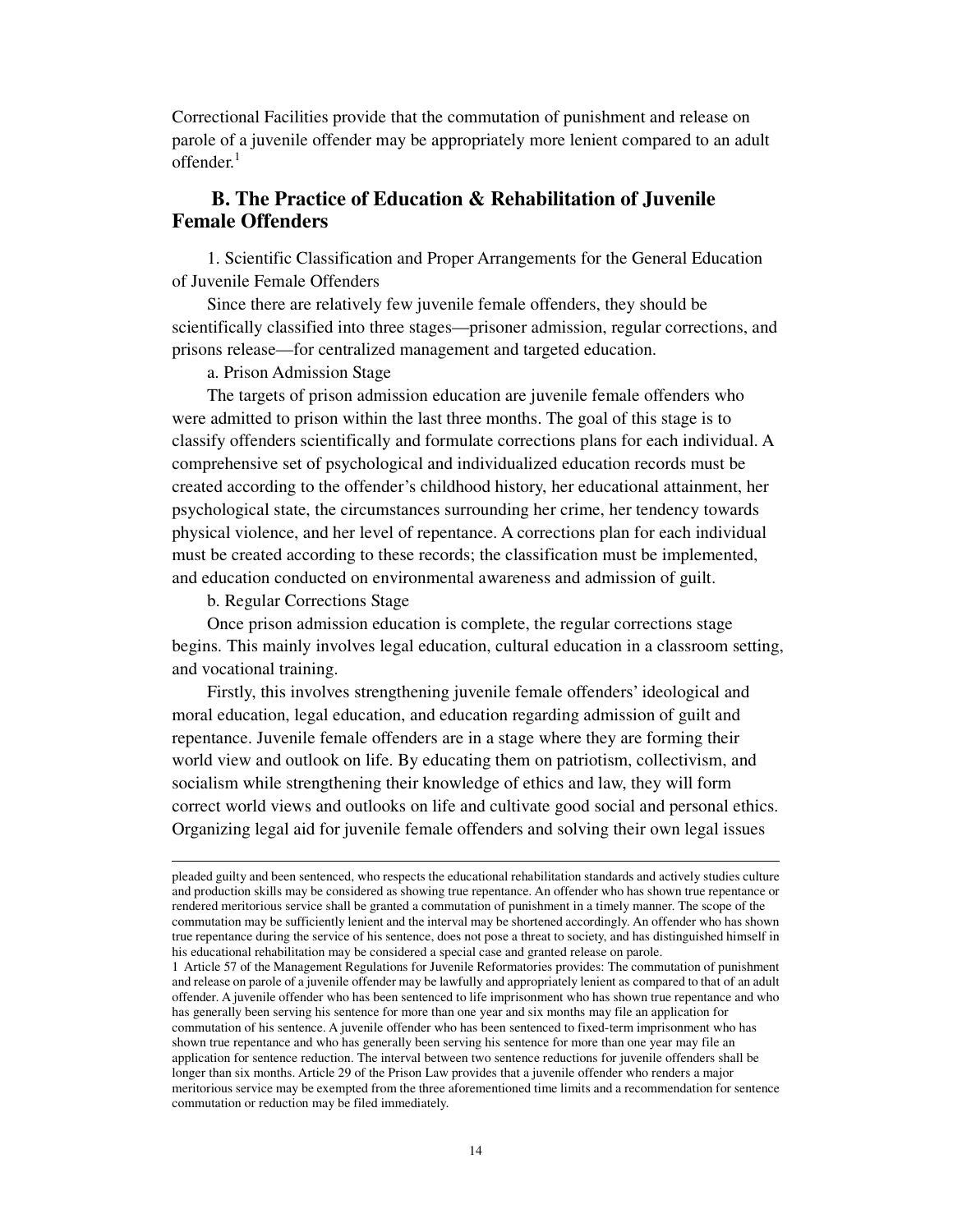will give them an in-depth understanding of the harm their crimes caused to the State, society, their families, and themselves, thereby stimulating their consciousness and initiative regarding the acceptance of their guilt, their feelings of repentance, and their willingness to be rehabilitated. By fully integrating various aspects of community into the educational rehabilitation of juvenile female offenders, their ideological education will be reinforced while they are helped and educated by the community. At the same time, [community integration] actively improves the relationship between juvenile female offenders and their family members, educates through strengthening kinship, shows the affection their family has for them, keeps them from developing feelings of loneliness and abandonment, and strengthens their confidence in restarting their lives.

Secondly, this involves establishing branches of schools inside correctional institutions and relying on those schools' specialized teams of teachers, financial assurance from education committees, and acceptable certificates [to enable juvenile female offenders] to attend standard full-day classes in prison. Meanwhile, this involves providing ideological and legal education to strengthen offenders' sense of responsibility and legal concepts, and improve their inner qualities. Given that it is a common characteristic of juvenile offenders to not have completed nine years of compulsory education, correctional institutions strengthen their basic cultural education and provide them with the opportunity and conditions to study, allowing them to receive a junior high school diploma before leaving prison while also encouraging them to take the higher education equivalency examinations and increase their cultural literacy.

Thirdly, this involves establishing branches of vocational and technical schools inside correctional institutions and relying on their specialized teaching resources to operate. The selection of programs offered should be different from those for juvenile male offenders. Programs must be developed according to the unique characteristics of juvenile female offenders, and strengthen juvenile offenders' education on labor skills. Given that it is common for juvenile offenders to not have any labor skills or have little vocational ability, prisons and relevant departments should take into account the actual needs of juvenile offenders and provide them with labor skills training that is suitable for them, such as tailoring, cosmetology, computer training, etc., and lay a foundation for them to look for work after they have finished their sentences through standardized examinations to obtain socially recognized technical proficiency certificates.

#### c. Release from Prison Stage

The targets for prison release education are juvenile female offenders who will be released from prison in three months. To meet the requirements for their reintegration into society, mandatory prison-release education, which is different from the standard education of offenders, is conducted in order to lay the foundation for better understanding of society and seeking employment. In their daily lives, juvenile female offenders who are preparing to be released from prison may wear light makeup, grow their hair out, and control the lights in their dormitories. Offenders who are on good behavior may have one to two days per month where they spend time with their parents in order to eliminate feelings of estrangement with their family members.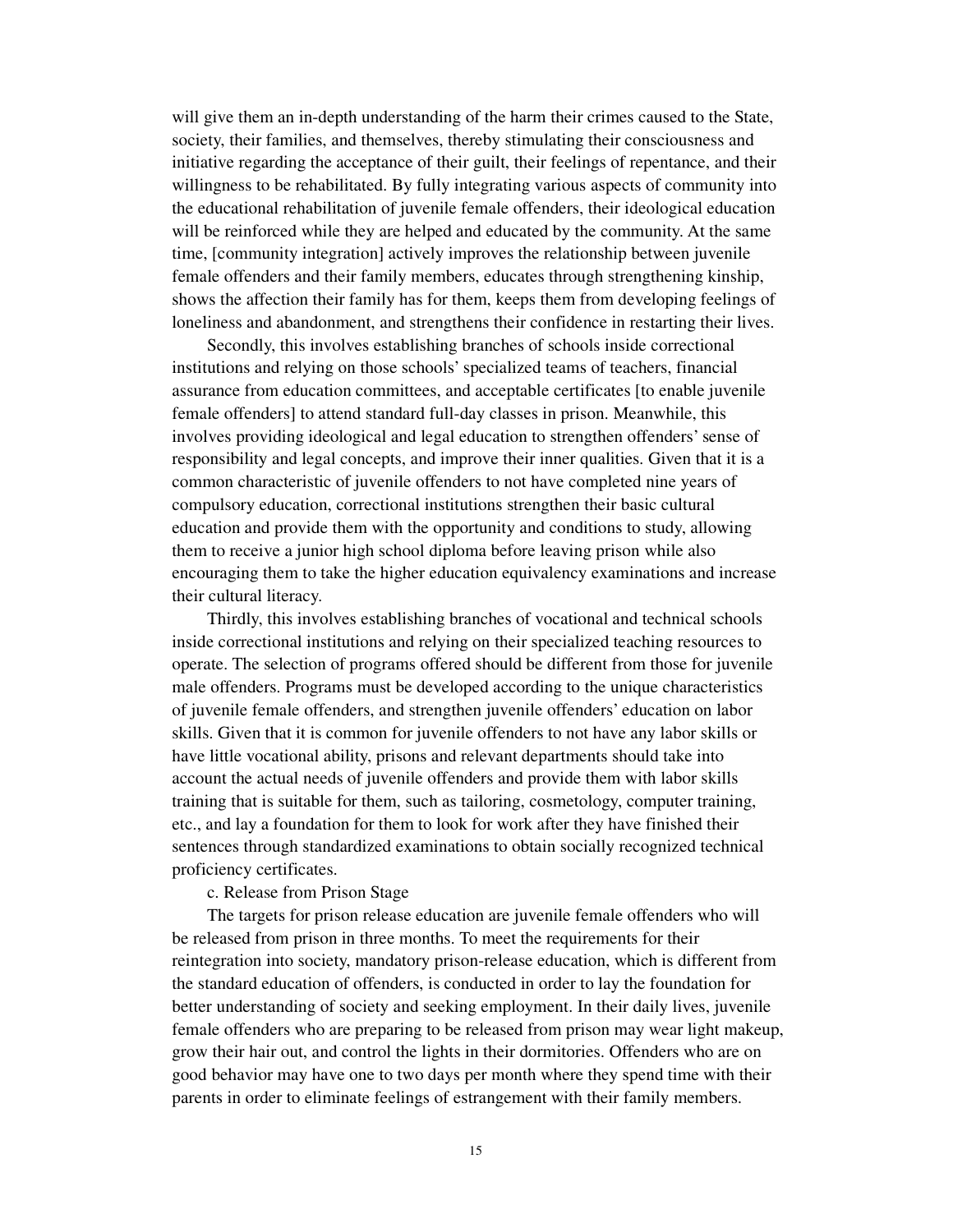While they are still institutionalized, outside excursions are organized on a regular basis for them to experience how Beijing has changed and become acclimated to the new social environment in advance in order to reduce their psychological pressure. Meanwhile, depending on her behavior during daily education and her accumulated credits for technical education, each offender is allocated a corresponding employment fund, which, in addition to the work remuneration, establishes an employment and reintegration fund for her release. According to the foundations of technical education learned during regular education, offenders draft objectives for post-prison release and reintegration and coordinate with relevant departments in the community to get the relevant technical departments in the community to accept them.

2. Develop Special Management and Education by Integrating the Physiological and Psychological Characteristics of Juvenile Female Offenders

From the previous analyses of juvenile female offenders' physiological and psychological characteristics, we can see that if we want to resolve issues surrounding the individual shortcomings and rehabilitation and reintegration requirements of juvenile female offenders, we must develop a series of targeted management and education measures. These can be divided into the following types:

a. Compassionate education and responsibility training

Develop courses on compassionate education and responsibility training to target juvenile female offenders' weak sense of guilt, their selfishness, capriciousness, and poor awareness of responsibility. This may be developed through raising animals or taking on work responsibilities.

b. Social communication skills education

This educational program's main goal is to target juvenile female offenders' intolerant treatment of others, their unwillingness to accept criticism, their vain comparisons of themselves to others, and their rebellious behavior in prison. These characteristics collectively reflect problems that juvenile female offenders have with conducting themselves badly due to past experiences in their lives. Thus, this educational program primarily includes three aspects: self-help skills, interpersonal communication skills, and management skills. This kind of targeted education is carried out using small group communication methods and primarily through prison and community education counselors developing specialized coursework combining psychology and education.

c. Meditation training

This mainly targets juvenile female offenders with short tempers who are violent, impulsive, narrow-minded, and sensitive. The institution regularly organizes meditation training for them and through this training gradually calms their tempers, helps them cope with things more calmly, and makes them more open-minded. It also effectively changes female offenders' impulsive behavior patterns and fosters the inner self-restraint of sensitive female offenders.

Installing a health meditation room with a warm, comfortable atmosphere helps those who are inside the room maintain inner balance and stability. In terms of content, in practice, yoga has been found to be a particularly good way to teach juvenile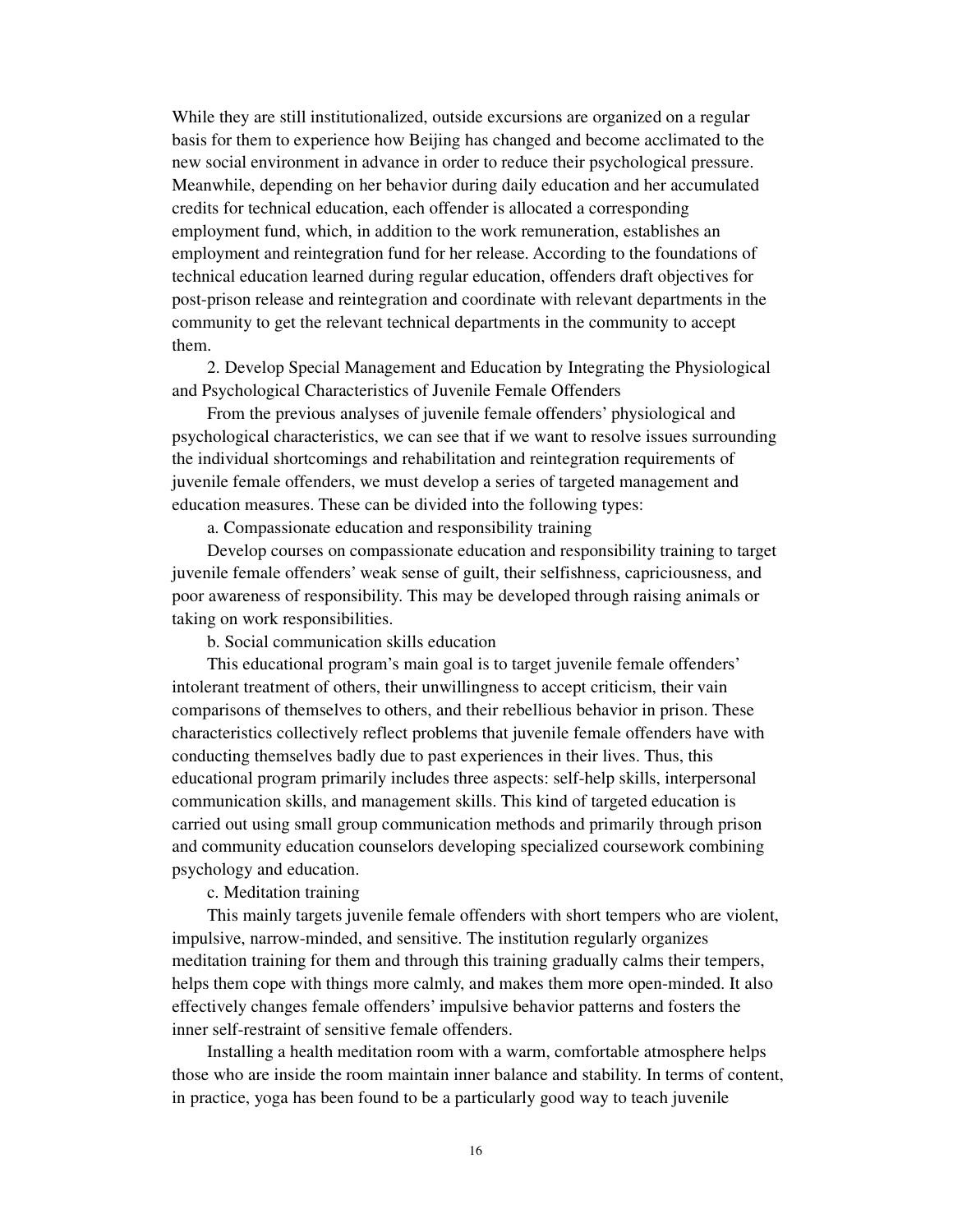female offenders. By practicing yoga, juvenile female offenders' minds, bodies, spirits, and morals are cultivated and trained. While doing yoga, physical exertion and the playing of an appropriate kind of soft music allows offenders to release their stressed and irritable emotions effectively.

d. Fine art and aesthetic education

This educational program is mainly conducted to counter juvenile female offenders' vanity and propensity for unrealistic comparisons. Mainly through music appreciation, physical training, etc., training juvenile female offenders in fine art and aesthetics gradually helps them to establish correct aesthetic standards, allowing them to properly know themselves and understand what true beauty is.

e. Vocational education related to interests

Juvenile female offenders have uniquely feminine traits like attentiveness and patience and thus their technical and vocational education programs should clearly be different from those of male offenders. From institutional practice, we can see that the vocational activities organized by corrections officers for juvenile female offenders, like making silk or porcelain flowers by hand and weaving recycled milk bags, plastic bags, and other waste into handicrafts not only help them learn a professional skill as they work, but since these activities are in line with juvenile female offenders' interests, they are also fully putting their imagination into their work. They continue to master their craft, innovate their products, cultivate their tastes, and train their sense of frugality, all with excellent results. Activities [should be] based on juvenile female offenders' characteristics, and more and better vocational projects [should be] diligently explored [in order] to improve the inner qualities of juvenile female offenders while teaching them professional skills.

3. Psychological Corrections for Juvenile Offenders

Psychological corrections are able to help juvenile offenders understand general knowledge about criminal psychology and the psychological causes of crime. The status and level of their psychological health are improved through various useful activities. From many years of practice, we can see that juvenile female offenders are continuously paying more attention to their psychological health. From the day that offenders are admitted, prisons must pay adequate attention to psychological corrections and help offenders to fully recognize the process of how their criminal mentalities were formed, admit their guilt and express repentance, adapt better to rehabilitation, and eliminate their mental tendencies towards committing crime. Moreover, before offenders near their release from prison, psychological counseling [should be] reinforced to help them establish a correct outlook on choosing an occupation after their release and to calmly confront prejudice. Suggest that they build up their self-confidence to overcome their low self-esteem. Teach them how to control their emotions rationally, to strengthen their ability to adapt to society, and to proactively avoid the negative effects of criminal subculture. In the end, it will all help juvenile offenders learn self-control and avoid recidivism.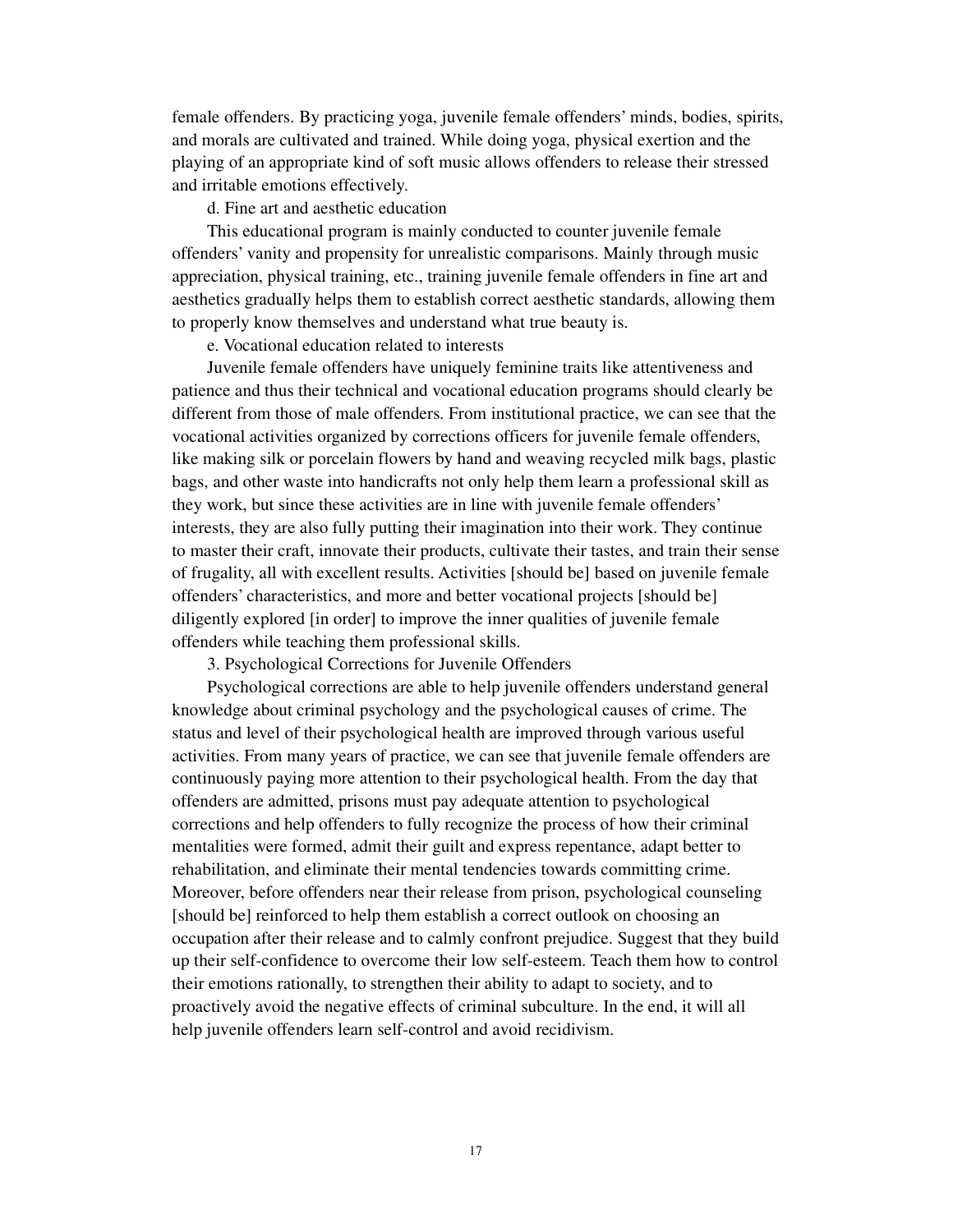# **V. Main Issues Existing in the Treatment of Juvenile Female Offenders**

## **A. System of Separate Custody and Management Not Well Implemented**

Even though relevant Chinese laws provide that juvenile offenders must be held and managed separately, this system has not been put into place and, in practice, mixed custody exists. First, juveniles are incarcerated together with adults. For example, juvenile reformatories in some places where there are few juvenile female offenders in custody find it convenient to group and hold juvenile female offenders in women's prisons where they are mixed with adult female prisoners. Second, juvenile offenders who reach the age for transfer [out of juvenile reformatories] are not transferred in a timely manner. According to the spirit of the Prison Law, when a juvenile offender reaches the age of 18, if her remaining term is longer than two years, she shall immediately be transferred to an adult prison to serve the remainder of her sentence. However, several juvenile reformatories have not been diligent in managing themselves accordingly.

### **B. Juvenile Offender Education Not Well Implemented**

The right to education is itself a human right, and it is an indispensable means for realizing other human rights. China's Education Law and Prison Law include provisions related to the special physiological and psychological characteristics of juveniles, but there are still a considerable number of issues regarding juvenile offender education illustrated by: (1) Shortage in educational budgets. According to the Standards for Basic Expenditures in Prisons issued by the Ministry of Finance and Ministry of Justice in January 2003, the expenditures for the educational rehabilitation of offenders are between RMB 180–220 per person annually. When compared to the standard from the 1980s of RMB 60 per person annually, we can see a significant improvement. However, this standard for educational rehabilitation spending is largely unable to meet the requirements of normal education, and it is necessary for funds to be transferred from other prison budgets. (2) Relevant laws also stipulate educational methods for use with offenders, such as jointly using collective and individualized education, which has achieved certain results. However, in practice, there are still issues with individualized education. For example, police officers in some prisons misunderstand individualized education methods and simply equate them with individual discussions. Individualized education is not systematic or in-depth; there is no guaranteed amount of time for educational rehabilitation, and there are huge issues in terms of educational facilities, teachers, systems, and content. To a great extent, this has prevented the completion of two important tasks for juvenile offenders: education and rehabilitation.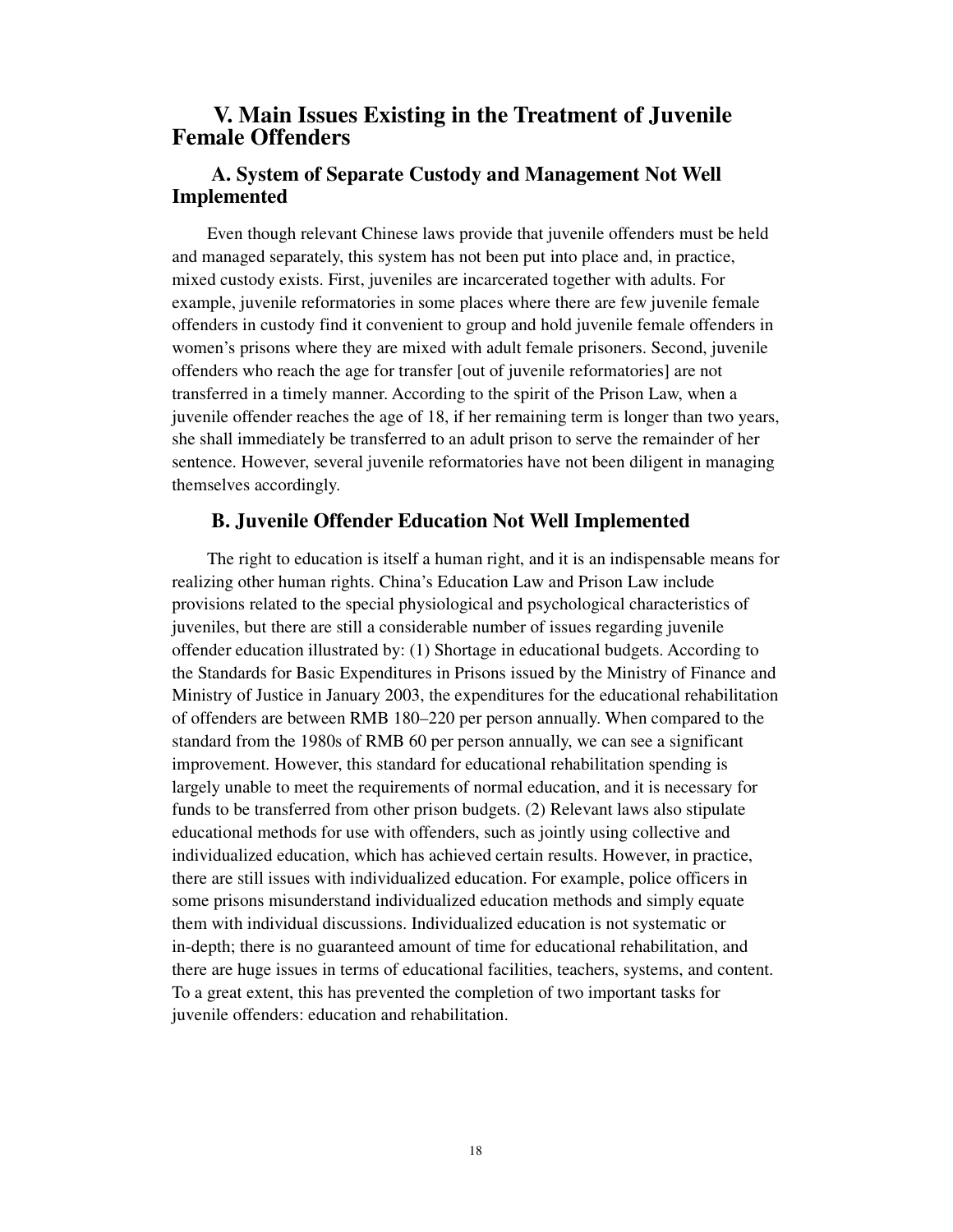### **C. Length of Cultural Instruction Not Guaranteed**

As a result of many factors, some correctional institutions have not been able to strictly implement relevant provisions. In terms of management, the amount of time [that prisoners] spend on labor is too long, the intensity of the type of labor conducted exceeds [regulatory standards], and the purpose of labor is its financial return. [Thus] the normal education plan is disrupted, and the time allocated to education is taken over [by work]. Overtime and excessively intense work are not good for ensuring juveniles' health and, at the same time, affect the right to education.

### **D. Many Deficiencies in Ex-Offender Support Services**

Job placement plays a crucial role in whether or not juveniles who are released after serving their sentences are able to smoothly integrate into society and lead normal lives. A survey found that 73% of juveniles who are released after serving their sentences are either unemployed or waiting for employment because of their low level of education, poor inner qualities, lack of technical specialties, poor self-control, and poor livelihood skills. Most of all, since obtaining a relatively stable job is incredibly difficult, they do not have the ability to support their families. If the relevant departments of the sub-district offices and communities cannot promptly provide good assistance, education, and guidance, [ex-offenders] may have even more difficulty getting a foothold in society. Under these conditions, it is very likely that they will follow the path of recidivism.

## **VI. Improving Judicial Treatment and Advice for Juvenile Female Offenders**

A. Drawing on the Bangkok Rules to Grant Juvenile Female Offenders Special Judicial Treatment

Separating men from women and adult offenders from juvenile offenders are the most basic methods for separate custody in modern prisons. Considering the gender differences between men and women, the judicial treatment they receive in prison and in their corrections plans should be different. Currently, China's prison system has already granted differential judicial treatment to female offenders as compared with male offenders, but there should also be differences between juvenile and adult female offenders and between juvenile female and male offenders. In practice, there are no evident differences in funding granted by the Ministry of Finance to [male and female juvenile offenders]. Even though they are all juveniles, male and female juvenile offenders have huge physical and psychological differences. In some areas, since the number of juvenile female offenders is so small, juvenile female offenders are incarcerated in women's prisons. Notwithstanding the differences between adult offenders and juvenile offenders, there are inappropriate things about incarcerating them in a single institution. The underlying causes for this are that, on the one hand, there is a limited amount of funding from the Ministry of Finance. On the other hand, Chinese prisons are large-scale structures with high numbers of prisoners, each often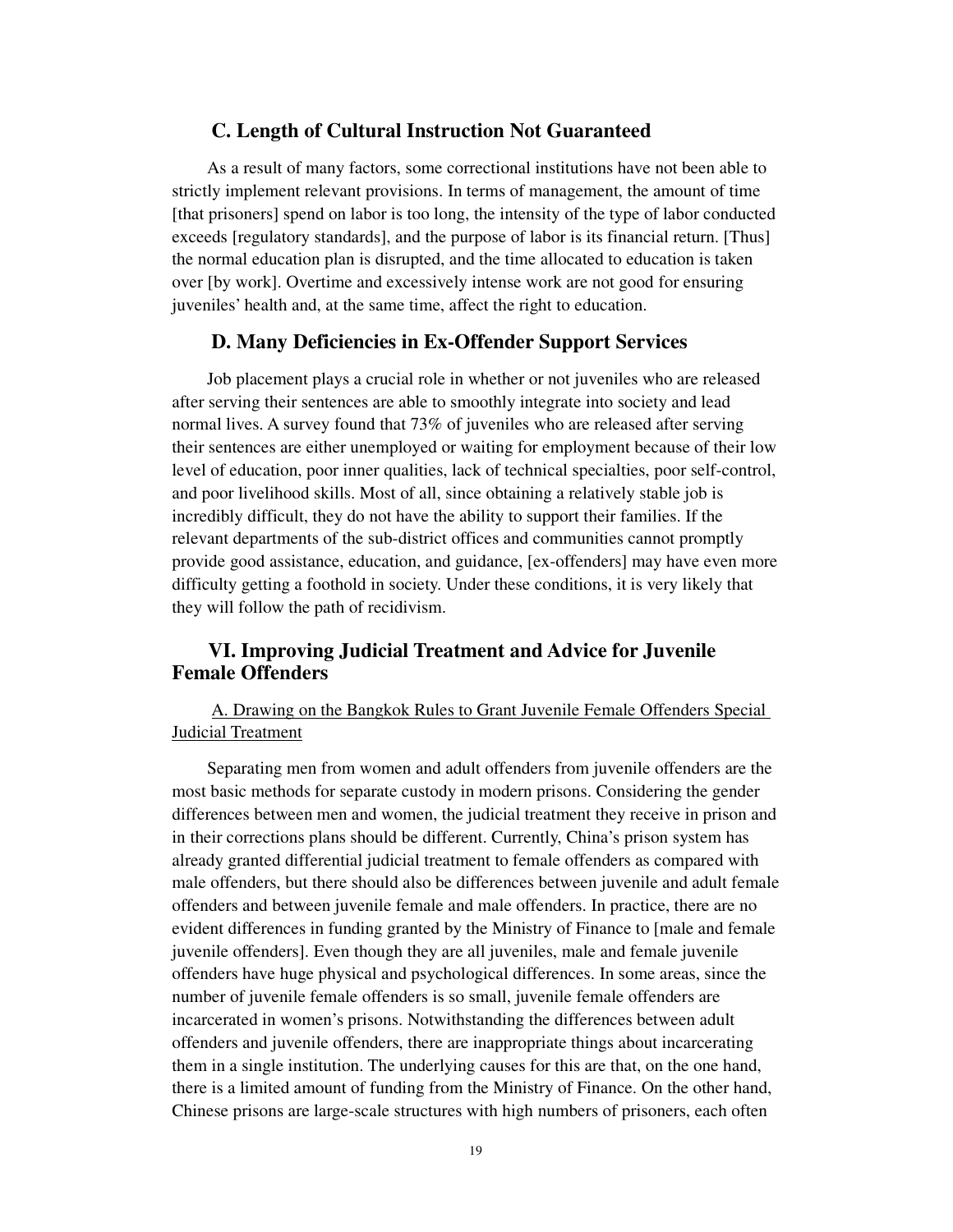holding more than 1,000 people. Prisons that hold several hundred prisoners are generally thought of as relatively small-scale. That said, we believe that in order to modernize the execution of custodial sentences through treatment based on classification and the individual, prisons should gradually consider downsizing. Only by downsizing can diversification be achieved and case-by-case, individualized treatment solutions be provided based on offenders' actual circumstances.

Furthermore, the mixed custody and management situation created by the fact that, in practice, juvenile female offenders are incarcerated in women's prisons should be definitively solved, and treatment by classification implemented. The problem of cross-contamination caused by mixed custody and management situations between adult and juvenile offenders who are serving their sentences—situations that may be due to insufficient police forces or insufficient space—must be avoided and forcefully solved by placing all juvenile female offenders in juvenile reformatories as quickly as possible. Juvenile female offenders should be formed into a separate group and controlled separately. Holding adult offenders in juvenile reformatories must be strictly prohibited. Those who become adults while serving their sentence and whose remaining sentence is longer than two years must be transferred [to a women's prison] as quickly as possible. Meanwhile, classification-based management must also be implemented among juvenile offenders with respect to the crimes they committed, just as separate custody and separate management has been applied to felons/recidivists and first-time offenders. A progressive treatment system with hierarchical management that motivates juvenile offenders' enthusiasm for rehabilitation should be implemented.

### **B. Working to Advance the Open Treatment System**

In the last 10 years, the Chinese criminal justice system has vigorously advanced the community corrections system and applied community sentences to juvenile offenders to the greatest extent possible. In this respect, we have already made obvious progress. However, there are always extremely serious criminal behaviors that make it difficult to apply suspended sentences or other non-custodial penalties to a small number of juvenile offenders for whom prison custody must be considered. In terms of applying community sentences, the Chinese criminal justice system has already made ground-breaking progress, but advancing open treatment during punishment still appears to be at a standstill. As much as this has to do with China's penal tradition, we believe that we should select juvenile offenders to break new ground for open treatment and we are working hard to advance the idea. Not only is this beneficial for promoting the resocialization process of juvenile offenders, it is also beneficial to improving their judicial treatment.

The Chinese criminal justice system currently has fragmented innovation methods. For example, in September 2002, Shanghai's juvenile reformatory started implementing a pilot project for "societal adjustment and reintegration." This "societal adjustment and reintegration" meant sending juvenile offenders with approximately three months remaining on their sentences to social activity camps before their release. At the camps social activities were conducted for 15 days to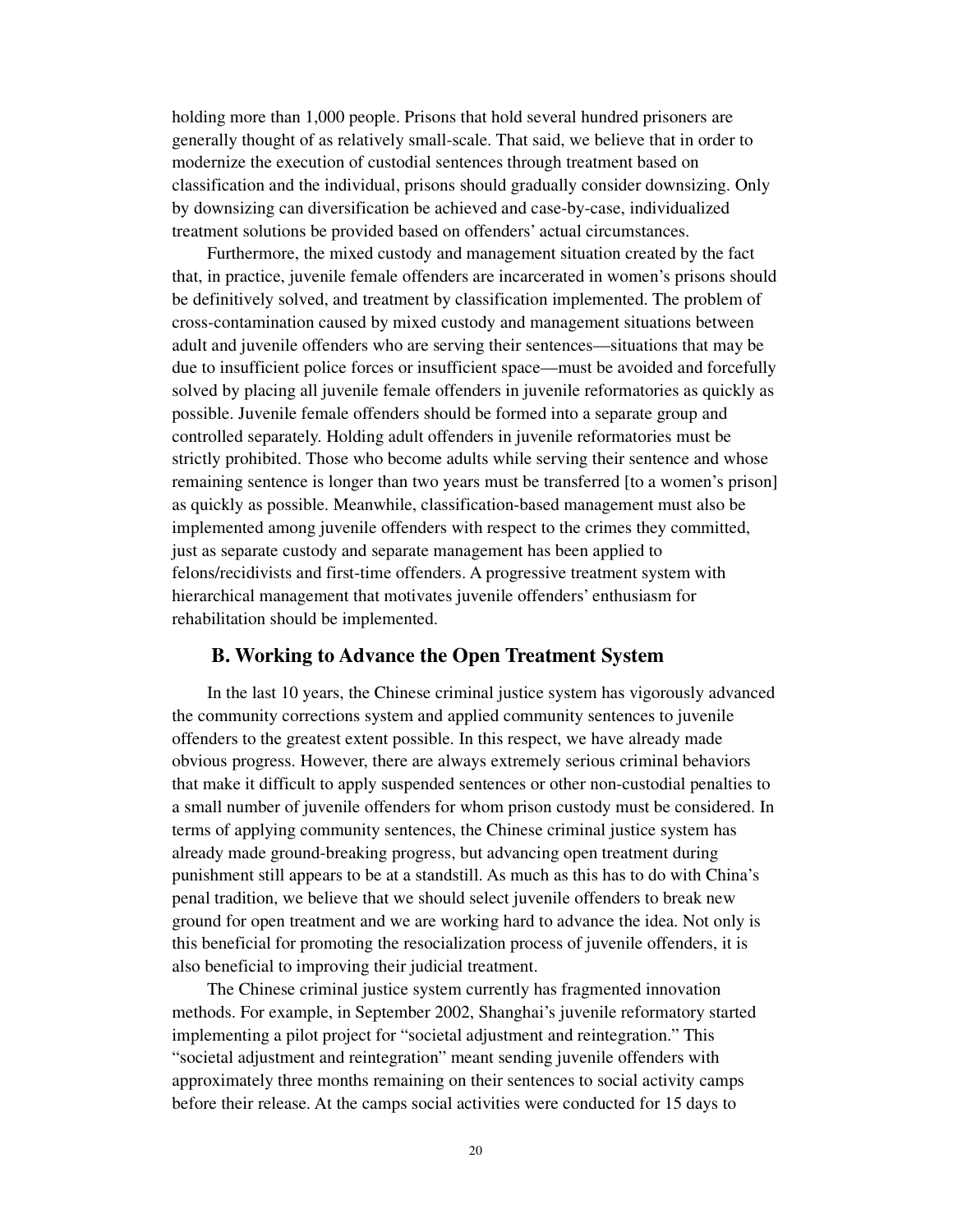provide training on the idea of survival, survival tactics, and survival mentality for adapting to society. After completing the social activities period, juvenile offenders returned to the correctional facility to finish their sentences. The targets of "societal adjustment and reintegration" had to satisfy three conditions: (1) They had to be Shanghai-born offenders with remaining sentences of one month; (2) their households had to have a good guardianship environment and good guardianship conditions; (3) they had to have previously been granted temporary release and been on good behavior.<sup>1</sup> However, this kind of practice only targeted a very small number of juvenile offenders who are about to be released from prison. For the majority of juvenile offenders, there is still no systematic or standardized open treatment.

We think that, on the basis that it does not constitute threat to society, punishment methods should be reformed and open treatment should be promoted on the following levels: (1) Promote prison grading and establish an open prison. So-called open prisons are special prisons where work and study outside the prison are prioritized and are supplemented by serving inside the prison. We may consider granting offenders who are being punished in open prisons the freedom to study or work outside of the prison, under the premise that safety will be ensured. The prison can provide various kinds of support to the offender and help skilled offenders connect to work or schooling outside of the prison. Offenders can work or study outside of the prison during the day and return to live at the prison after leaving work or school, or study outside during the school year and live in the prison during festivals and holidays. (2) Give offenders, particularly juveniles, the opportunity to attend social events to the greatest extent possible. Offenders who do not have the opportunity to work or study outside of the prison should be scheduled to perform community public service under the premise that safety will be ensured. Under appropriate organization, offenders can participate in the maintenance or cleaning of public community facilities (e.g., schools, streets, public welfare facilities, etc.) or can use their skills to render social services (e.g., offenders with art skills organizing art events for community residents, offenders who are skilled at repairing electronics repairing electronics for community residents, or utilizing other skills to service those in the community). Through social services, juvenile offenders have an opportunity to understand society, reestablish their connection with the community, and gain self-esteem and confidence. These are all beneficial to the offender reintegrating into society after their release from prison. (3) Home visitation system. Under the premise that safety will be ensured, prisons can allow offenders to visit their homes during weekends and public holidays. Offenders with good home environments may visit their home on temporary leave one to three days per month or even per week. For homes with bad environments that require the offenders' support, giving one to three day's leave per month or even per week could be considered returning home to take care of, raise, and support family members, as well as to handle urgent household business. Where offenders have broken relationships with their families or do not have families to return to, consideration can be given to allowing one to three day's

 1 Yang Junmin et al.: Practices in "Societal Adaptation and Reintegration" and Their Value—A Report from the Shanghai Juvenile Correctional Facility, in "Issues of Juvenile Crime", September 2003.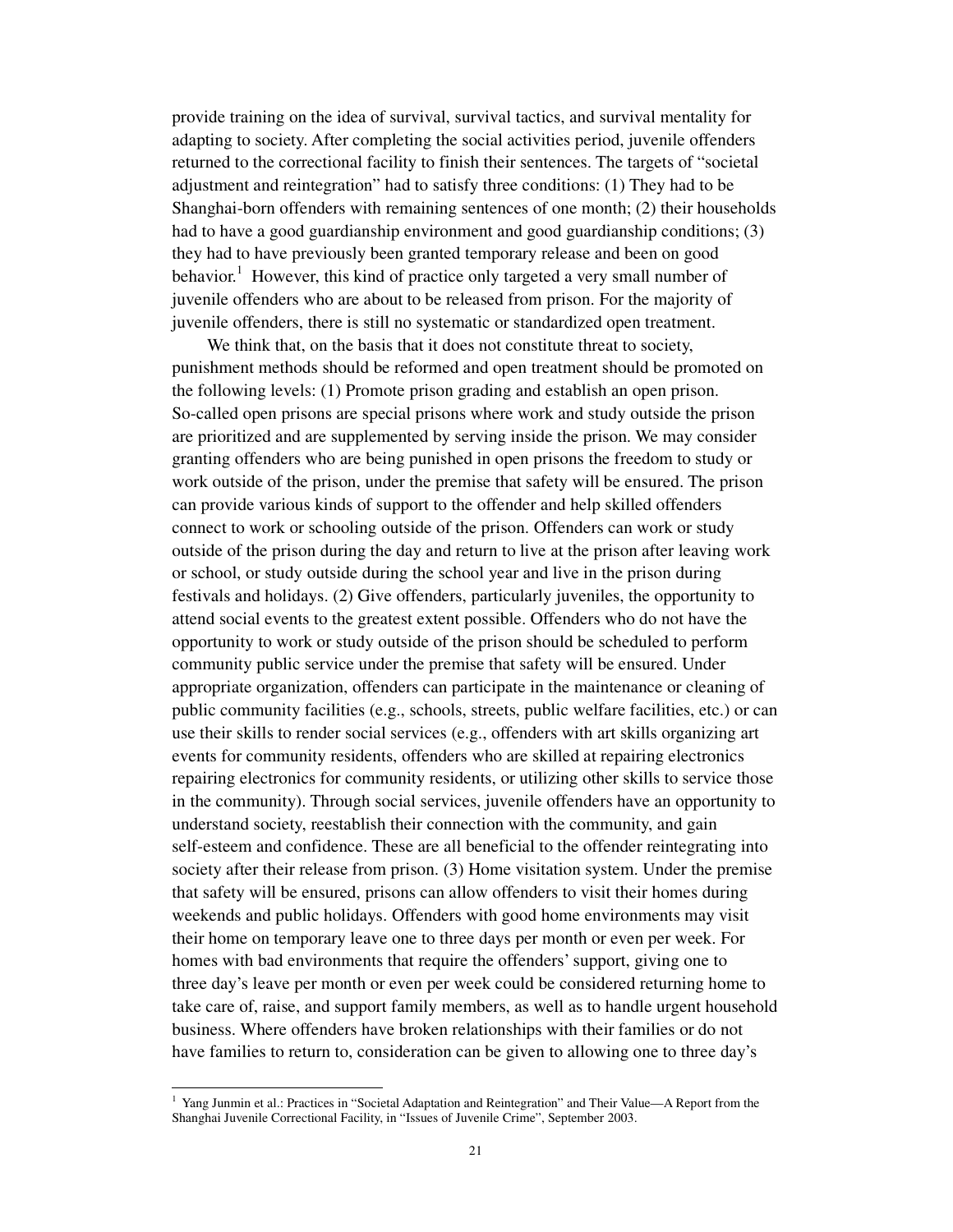leave per month to visit friends who have not committed any crimes. An improved home visitation system could restore as much as possible the normal social life and emotional bonds between offenders and their family and friends.

## **C. Drawing on the Bangkok Rules to Gradually Establish Prefecture-Level Juvenile Reformatories**

Rule 26 of the Bangkok Rules states: "Women prisoners' contact with their families, including their children, and their children's guardians and legal representatives shall be encouraged and facilitated by all reasonable means. Where possible, measures shall be taken to counterbalance disadvantages faced by women detained in institutions located far from their homes." The objective of this rule is to avoid the various disadvantages that are caused by custodial punishment. Huge disadvantages exist in the distribution of Chinese prisons and in choosing the prison where an offender will serve her sentence. One of the disadvantages is that offenders who are serving sentences are often far from home. This directly causes the long-term isolation of offenders from their communities, and social support also becomes out of the question. Many families that want to visit loved ones who are serving prison sentences have to travel thousands of miles to do so. In our opinion, the locations where offenders serve their sentences should gradually be changed. In clearer terms, to the greatest extent possible, offenders should serve their prison terms where their families live or in their place of household registration—not where their trials were held. This is a huge undertaking, but we could start with juvenile correctional facilities. Wherever possible, we envisage establishing in every prefecture-level city juvenile reformatories that can be separated into two detention areas, one for males and one for females. After a juvenile offender has been convicted and sentenced, she would be sent to the juvenile reformatory in her place of household registration to serve her sentence. In this way, the family members of juvenile offenders would not have to shuttle around an enormous country but could instead make nearby visits, increasing juvenile offenders' contact with their families and communities and facilitating the completion of the re-socialization process. Meanwhile, juvenile reformatories should create open treatment institutions and develop flexible open treatment methods according to the level of threat posed by each prisoner.

### **D. Establish an Orderly Community Corrections System**

Community correction, where the community participates in juvenile reformatories, has always been a weak point in the execution of sentences. Even though juvenile reformatories in various locations do their best to improve the effectiveness of juvenile corrections by bringing people to the facility for interviews, visits, talks, to give lectures, etc., up until now, the prison system has yet to create normative documents or stable models for community corrections. This is obviously related to China's carceral traditions and the public's notions about incarceration, but it is also closely related to the distribution of prisons as described above. In the past, Chinese prisons were located in remote areas. Social participation in corrections lacked realizability and feasibility. Today, incarcerated offenders do not have close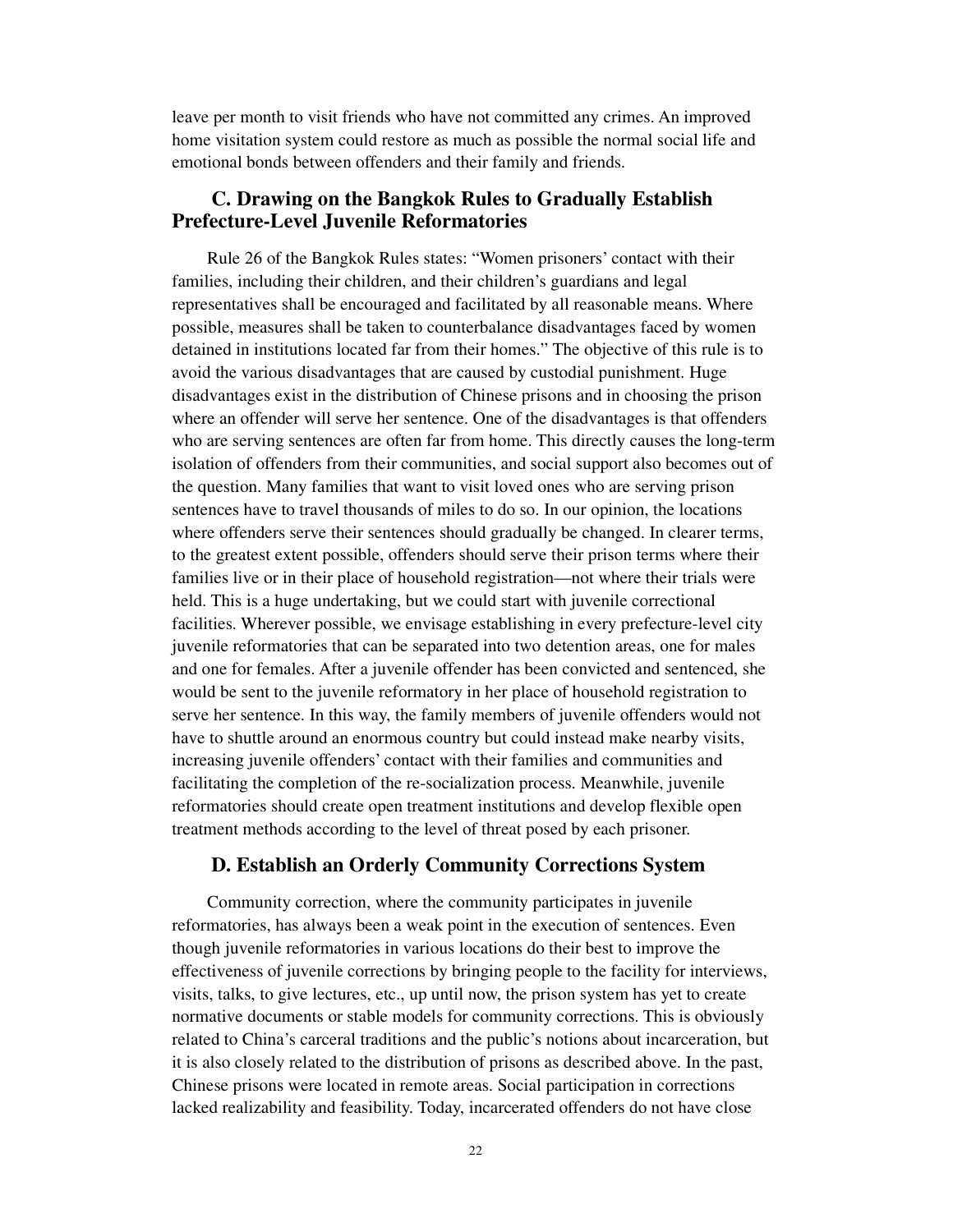ties with the community where the prison is located and offenders' homes might be a thousand miles away. The community where the prison is located may be more concerned with the safety of the community than the quality of the offenders' rehabilitation. A long period of time may be needed to change prison distribution and where offenders serve their sentences. It will also be difficult to quickly see results in rousing public enthusiasm for participation in corrections in the short term. That said, the traditional notion of pitying elders and sympathizing with youth exists in Chinese culture, [thus] under appropriate public opinion dissemination, there can be a large operable space for juvenile correctional work that encourages the active participation of the communities where prisons are located.

Today, community corrections organized by correctional institutions are being carried out sporadically. They have little to no structure and are not part of regular operations. The reasons for this, in addition to seemingly conservative notions about incarceration, are closely related to the fact that prisons lack close connections with the communities where they are located and the prisons themselves lack specialized mechanisms for promoting community-involved corrections. Since the Chinese prison system is under the vertical management of the provincial-level prison administration bureaus, the connections between local governments (including local judicial organs) are far from close. The community is not concerned with the quality of the corrections at correctional intuitions. These institutions do not conduct stable, long-term tracking of those who are released, and there are no clear statistics on rates of recidivism. Thus, over the long term, changing China's prison distribution and establishing close relationships between correctional facilities and communities are fundamental strategies for improving the quality of corrections. In the short term, we must push for the community to get involved in juvenile corrections. There is only one way to achieve obvious results, i.e., the reentry help and education sections of local judicial administration organs' must intervene before [offenders are released] and while corrections are being carried out at correctional institutions; the help and education sections will be responsible for organizing community resources, cooperating with correctional institutions, and achieving a one-on-one community corrections system between volunteers and offenders to the greatest extent possible. This is an enormous undertaking. However, we believe that if we are able to pilot the idea with juvenile offenders and gradually advance it, we will be able to achieve good judicial and social results.

### **Conclusion**

China lacks a comprehensive system for judicial statistics, thus obtaining information about the basic situation of female offenders in the Chinese prison system was in reality very challenging. Empirical research must have the support of the prison system in order to achieve its predetermined goals. Thankfully, the writing of this paper was supported by the Beijing Bureau of Prison Administration, so we could get a glimpse of the basic situation of female offenders in the Chinese prison system from judicial statistics on juvenile female offenders in Beijing. In China, the level of human rights protection for offenders in prisons in developed areas is generally higher than in under-developed areas. The level of human rights protection for female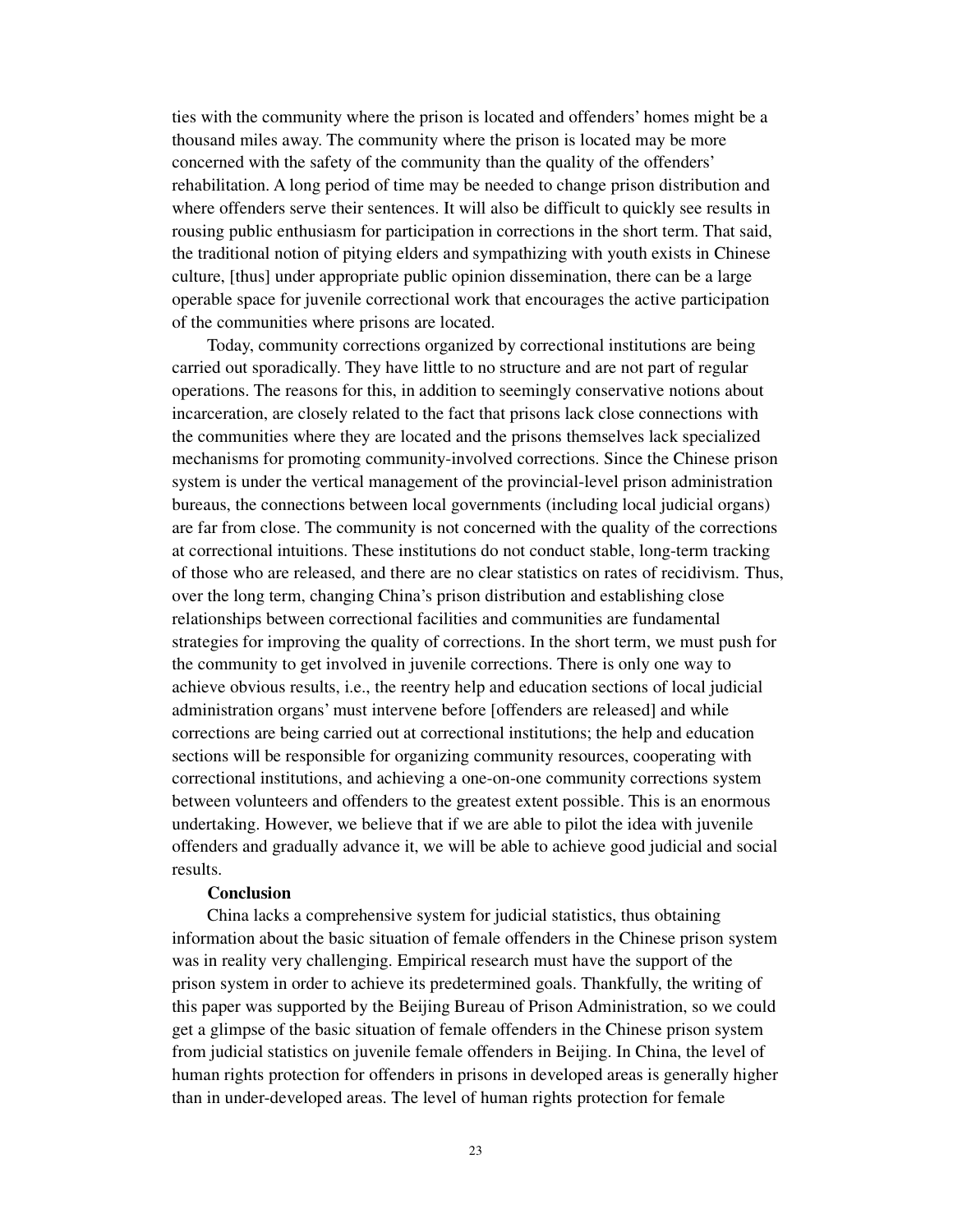offenders is generally higher than that for male offenders, and the human rights protection for juvenile offenders is generally higher than that for adult offenders. Obviously, even though regional differences make it so that the basic situation of juvenile female offenders in the Beijing prison system as described in this paper cannot be entirely regarded as the basic situation of all juvenile female offenders in China's prison system, due to the influence of the traditional Chinese cultural notion of pitying elders and sympathizing with youth, apart from differences in corrections solutions and techniques, the level of human rights protection for juvenile female offenders in Beijing should be considered the general status of human rights protection for juvenile female offenders in China.

Even though little time has passed since international documents called specific attention to human rights protections for women in prison, China has established dedicated women's prisons in order to implement corrections programs that are different from those of male offenders and to accord with female offenders' different physiological and psychological characteristics. Furthermore, the facilities in women's prisons are universally better than those of men's prisons, and at the very least the level of human rights protection for female offenders is not lower than that for male offenders. Juvenile female offenders are a special group of female offenders. In accordance with the provisions of Chinese law, juvenile female offenders shall serve their sentences in juvenile reformatories and male and female offenders shall be held separately. We believe that separating juvenile reformatories into male and female areas and holding both male juvenile offenders and female juvenile offenders would be more appropriate than holding juvenile female offenders in women's prisons.

Prison distribution is a huge problem causing problems in the execution of custodial punishments in China. For a long time, Chinese prisons have mainly been distributed in remote areas where visits from loved ones are extremely inconvenient. The inconvenience of community corrections need not be mentioned. Approximately 10 years ago, the Chinese government started systematically redistributing prisons. A relatively large amount of prisons were moved from remote areas to areas around cities. This greatly strengthened the modernization process of Chinese incarceration and effectively advanced the socialization and humanity of incarceration. However, an issue that the Chinese prison system has yet to solve is that of sentencing jurisdiction. Since China's Criminal Law stipulates that the right of jurisdiction is generally in the place where the criminal act occurred, once the court has convicted an offender, she generally serves her sentence in the province (or autonomous region, municipality) where the crime was committed. The prison in the province in which the sentence will be served must also be determined according to the type of crime. This has its rationale in terms of judicial efficiency, but there are also huge drawbacks: There is no link between the incarcerated offenders and the community in which the prison is located; the offenders are neither members of the community nor were their crimes committed in the community where the prison is located, so apart from being concerned about supervision and security, the community is apathetic towards the prison corrections; this leads to there being no realistic foundation for the